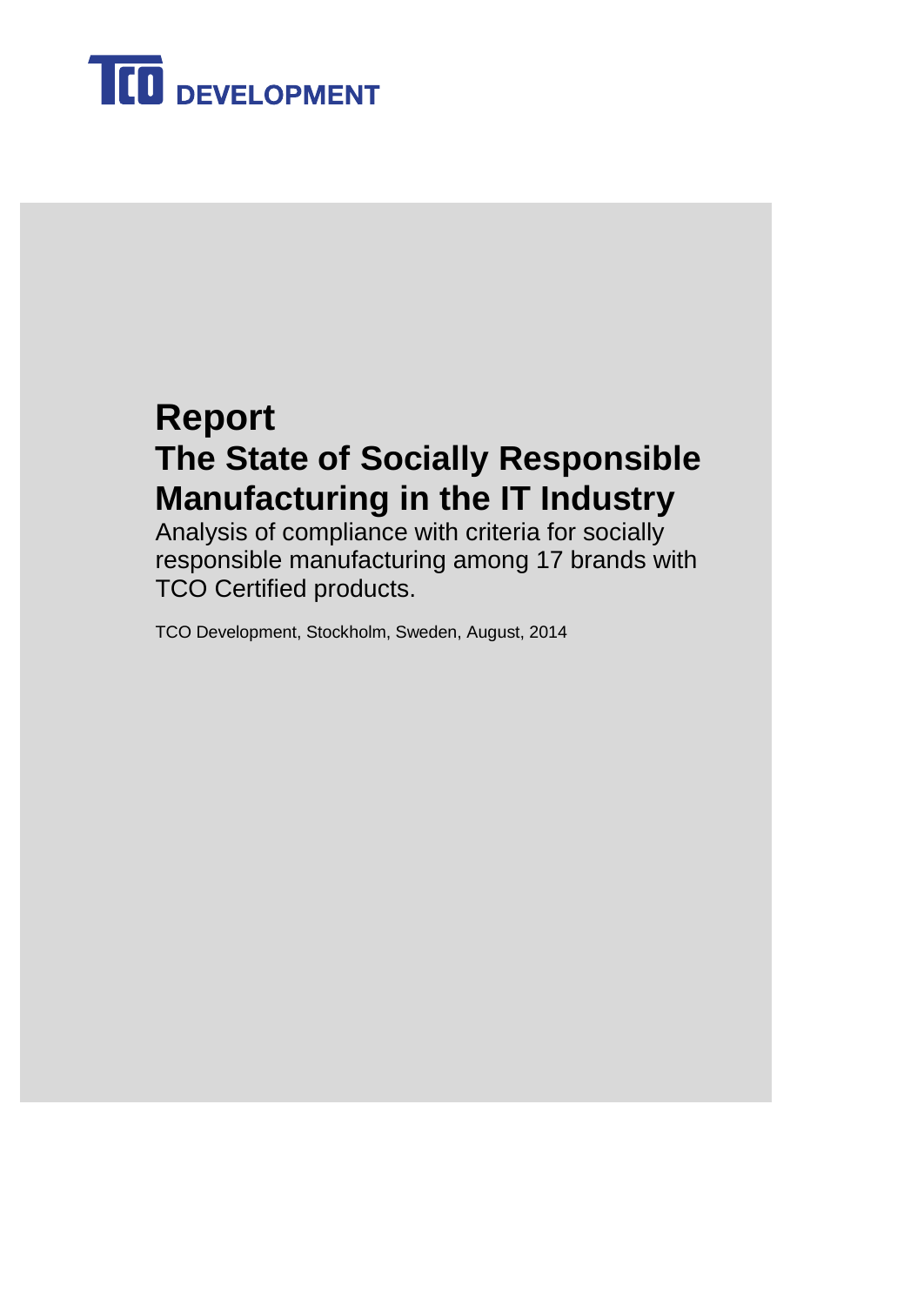<span id="page-1-0"></span>**Brands with TCO Certified products included in this report:**



Copyright 2014, TCO Development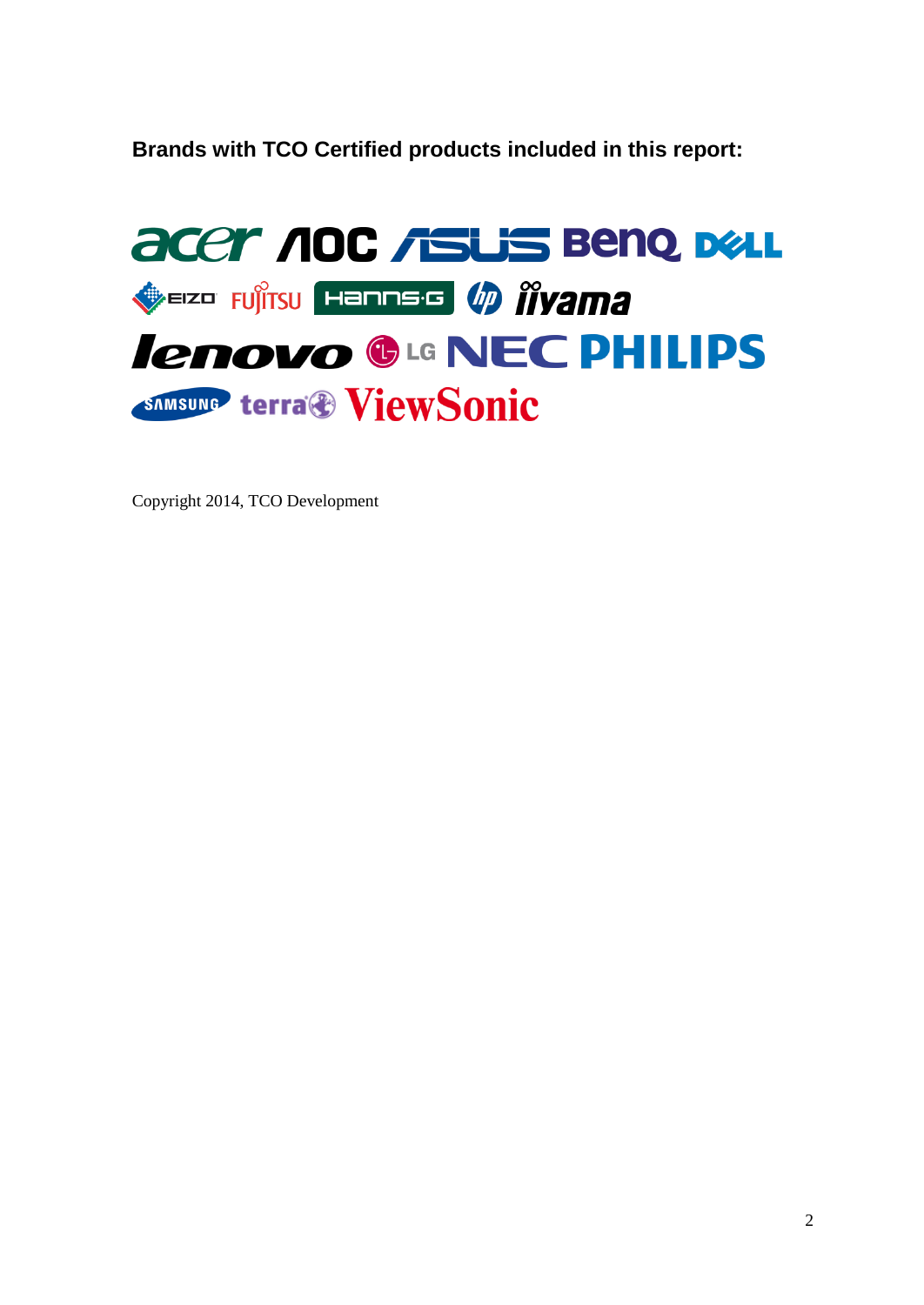## **Contents**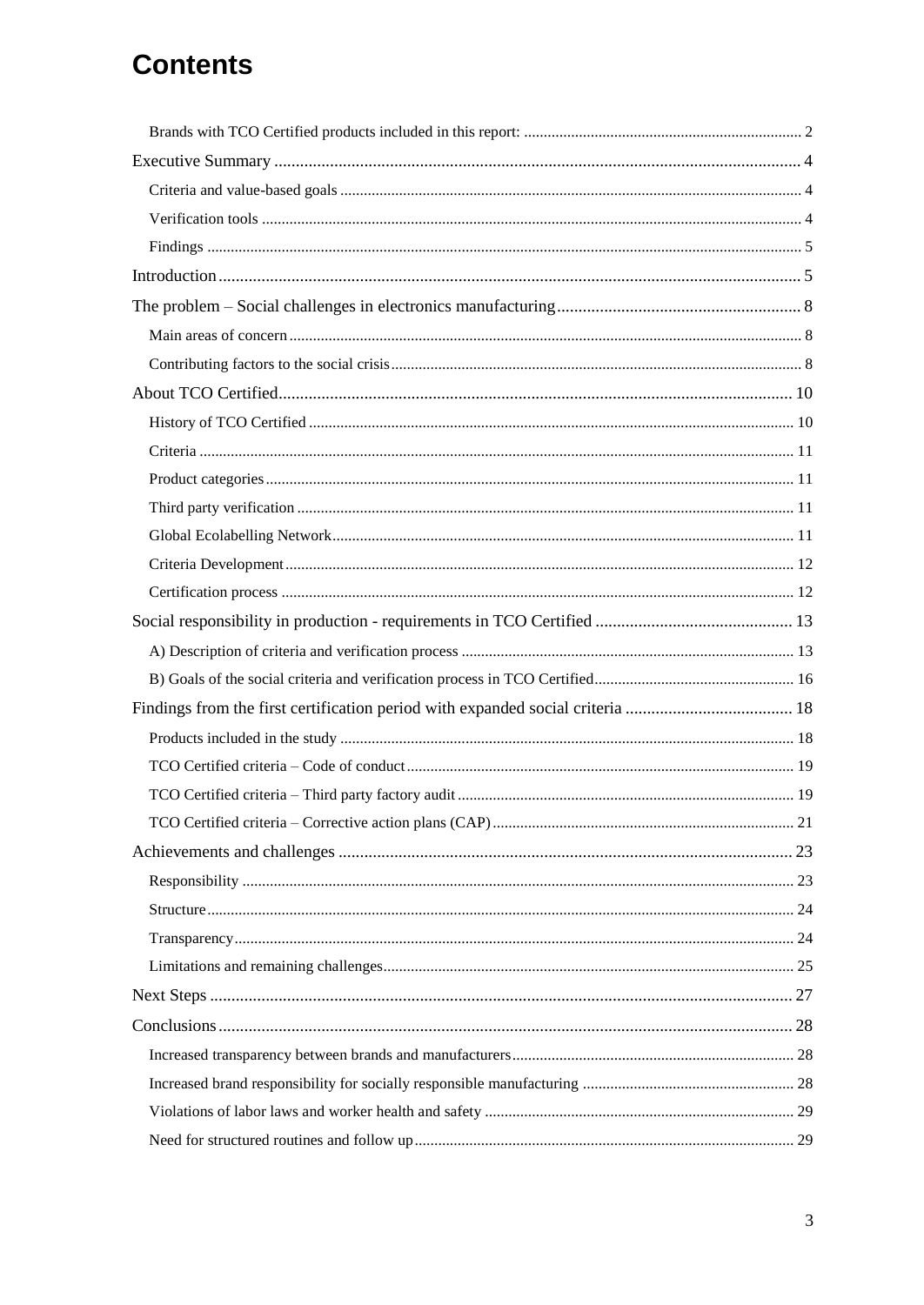## <span id="page-3-0"></span>**Executive Summary**

Increasingly, IT-using organizations are looking for computer products that are environmentally preferable and made under socially responsible conditions. Yet shorter product cycles and growing demand for new technologies puts increasing pressure on industry and its complex supply chain to deliver new devices faster and at a lower cost. The result is often inadequate working conditions in manufacturing facilities, including long working hours, low wages and a lack of health and safety measures. The problem is widespread and well publicized through media and NGO monitoring.

In an effort to provide a solution for buyers looking for sustainably made products and a structure for industry to pursue more responsible manufacturing processes, TCO Development introduced initial criteria for socially responsible manufacturing in the TCO Certified sustainability certification for IT products in 2009. This was followed by expanded criteria and verification routines in 2012. The purpose was to set in place a structure and create a more transparent dialog with industry that TCO Development believes is necessary for real improvement and greater brand engagement to take place.

TCO Development has compiled findings from the first 17 brands that certified products according to the new criteria during the first year of validity – September 2012 - September, 2013. This report includes key findings and data from this first compliance period.

## <span id="page-3-1"></span>**Criteria and value-based goals**

The expanded criteria introduced in 2012 center upon brand adherence to the eight ILO Core Conventions, the UN Convention on the Rights of the Child and labor and social protection laws in the country of manufacture.

TCO Development has set three value-based goals with the new criteria:

- 1. **Responsibility** increased brand responsibility for implementing safe and ethical working conditions in manufacturing facilities
- 2. **Structure** an equal-access, objective platform for gradual improvements, including defined controls and benchmarks
- 3. **Transparency** improved and open dialog about social issues between brands, manufacturers and other stakeholders

These goals allow for quantifiable measurement of progress towards sustainable development in the manufacturing phase of the IT product life cycle.

## <span id="page-3-2"></span>**Verification tools**

Verification of compliance is key to determining progress in the three goals of responsibility, structure and transparency. TCO Development has implemented three verification tools for assessing compliance with the criteria:

- 1. Code of conduct either through EICC process, SA8000 or "Own Work" option
- 2. Third party factory audits from Tier 1 (final assembly) facilities
- 3. Corrective action plan (CAP) for addressing identified non-conformities

Verification is carried out by accredited third party expert organizations. Factories and products are also subject to follow up spot checks and audits.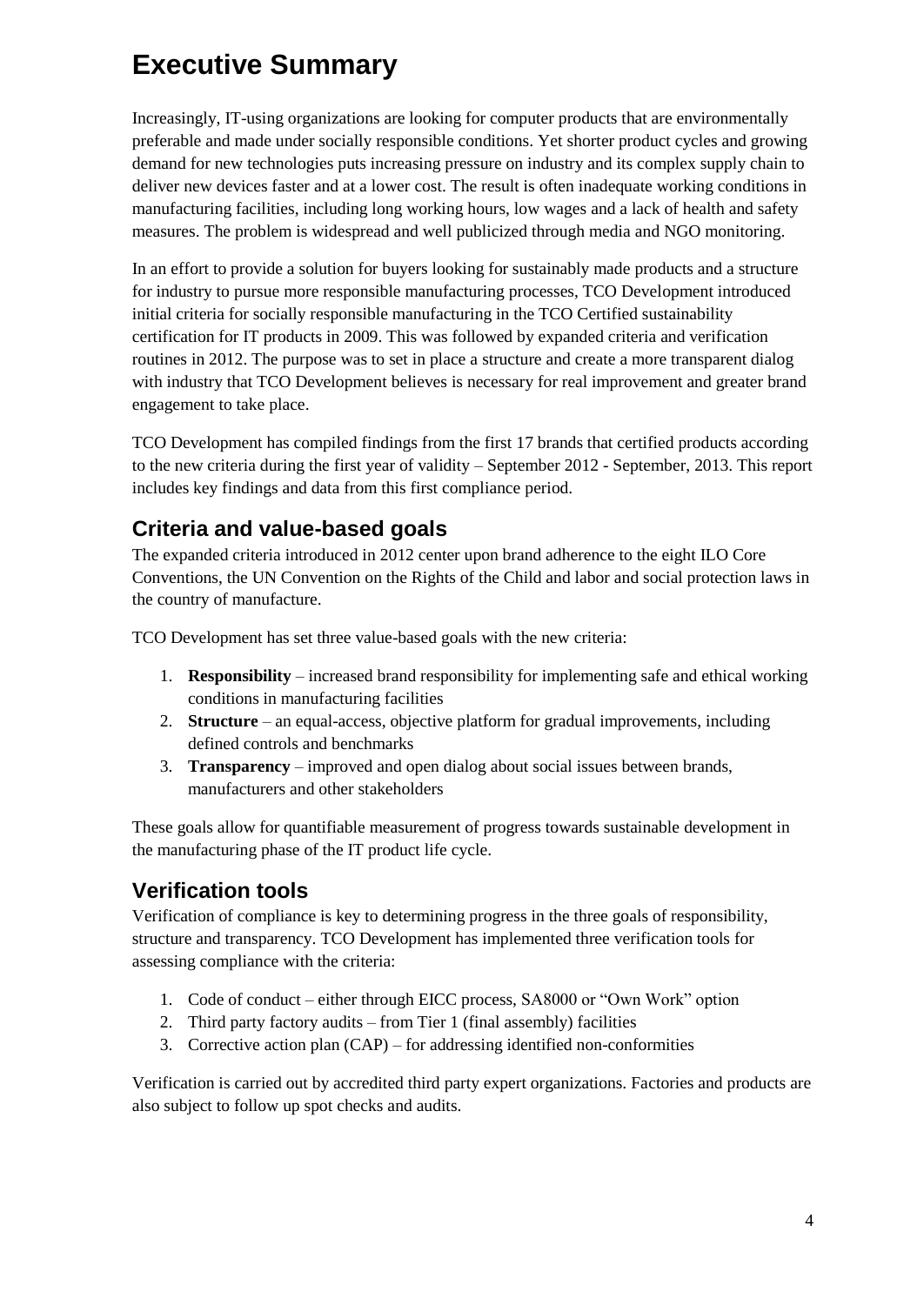## <span id="page-4-0"></span>**Findings**

The findings of the first year show that some progress has been made among several brands in the three value-based goals of responsibility, structure and transparency.

TCO Development has observed some brands taking a greater responsibility for working conditions in manufacturing facilities by engaging in the TCO Certified process and raising social responsibility issues to the senior management level. Several brands have also increased training in socially responsible manufacturing for their suppliers.

TCO Certified has provided brands with an equal-access platform and structure for improving their performance and measuring progress over time. For some brands this was their first time working with social responsibility in a structured way.

Through open and ongoing dialog during the TCO Certified process, we believe that transparency between brands, manufacturers and third parties has improved in several cases. In some cases it was the first time a third party was granted access to the manufacturing facility.

While there is evidence of progress, the analysis shows that priority and major violations persist, especially in the areas of poor working conditions, overtime hours and compensation, insufficient health and safety routines, labor law violations and restrictions on the right of workers to organize.

Moving forward we believe there is a need for structured implementation and follow-up of corrective actions if we are to see more widespread and continued improvement. The data in this report point to a need for more structure and routines for following up and implementing the code of conduct. There is a need for greater brand engagement in this area.

The TCO Certified program includes follow up spot checks of products and manufacturing facilities to evaluate continued compliance. This process will be used as a follow up method as TCO Development continues to monitor progress. Our ongoing collaboration with stakeholders from industry, research and user communities will help us continue our work to influence IT in a more sustainable direction in all phases of the product life cycle.

# <span id="page-4-1"></span>**Introduction**

Sustainability is an increasingly important aspect of society today. Businesses and organizations, both public and private, are under growing pressure from their stakeholders – customers, shareholders and the public, to act environmentally, socially and economically responsibly in all areas of their business. The IT hardware manufacturing industry is no exception. Organizations selecting computers and other electronics for employee use are increasingly looking to sustainability and social responsibility factors when choosing a brand, vendor or specific products.

While hardware brands have made progress in some "green" areas of their products – such as energy efficiency and lower levels of hazardous materials - concerns about the conditions faced by workers in production facilities are growing. On a daily basis, workers manufacturing and assembling computers, displays and mobile devices are subject to health-and safety risks, inadequate compensation and a lack of worker rights and protections.

This lack of socially responsible manufacturing in the IT segment is widespread and well documented. The problem continues to plague the industry.

In 2009, in an effort to provide industry and buyers alike with a solution to more sustainably designed and made electronic devices, TCO Certified, the international third party sustainability certification for IT products, introduced initial criteria for socially responsible manufacturing. The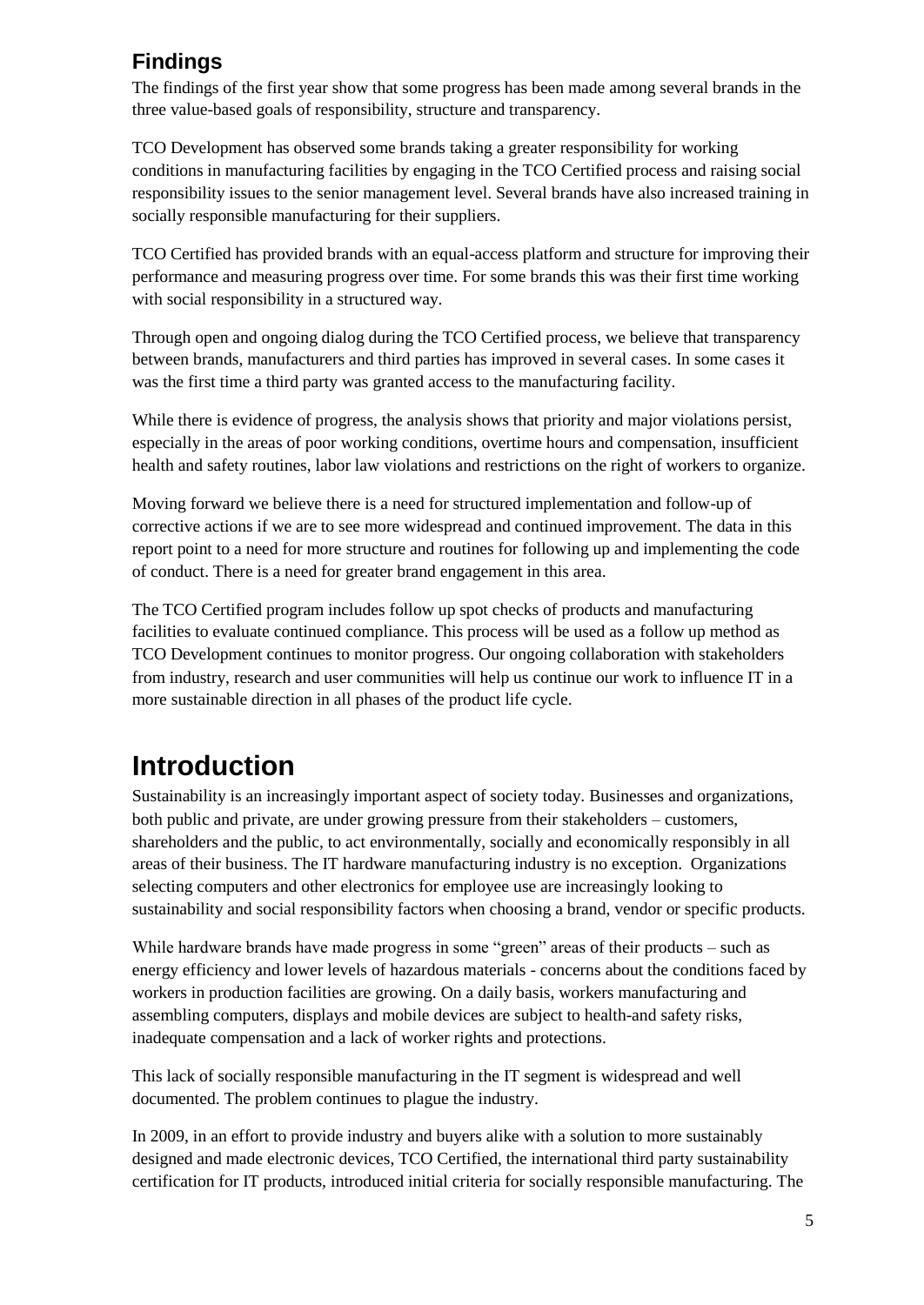criteria were added to existing sustainability requirements and applied to manufacturers and brands wishing to certify their product models. These first criteria required brands to declare a commitment to improving worker conditions in their factories where TCO Certified products are made. Certification also required that applying manufacturers also met the existing environmental, health- and safety as well as ergonomic criteria included in TCO Certified.

One result of these early criteria was that for some brands, this was the first time they had worked with socially responsible manufacturing in a structured way. For other brands, TCO Certified provided them with a structured, third party platform for further progress.

In 2012, the socially responsible manufacturing criteria were expanded in order to set in place the verification, structure and transparent dialog with industry that TCO Development believes is necessary for real improvement to take place. The new criteria require a strict code of conduct, annual third party verified factory social audits and a corrective action plan (CAP). The updated criteria are based on brand adherence to the eight ILO Core Conventions, the UN Convention on the Rights of the Child as well as labor and social protection laws in the country of manufacture.

In 2013 TCO Development conducted a review of findings and outcomes as seen among the first 17 brands that certified products according to the new criteria during the first year of validity – September, 2012 - September, 2013. This report provides an overview of these findings.

Combined, the 17 brands evaluated have certified close to 1,500 IT product models in total according to TCO Certified. The brands included in this report are Acer, AOC, ASUS, BenQ, Dell, Eizo, Fujitsu, HannsG, HP, IIyama, Lenovo, LG, NEC, Philips, Samsung, Terra, and Viewsonic. Data and findings included in this report are aggregated and anonymous. Specific non-conformities with the criteria are handled individually with each brand involved. Compliance and corrective action plans are verified by an accredited third party reviewer specialized in social responsibility – a CSR reviewer - and appointed by TCO Development. All brands submitting products for TCO certification are also subject to follow up spot checks of products and audits of manufacturing facilities.

The findings focus on the state of socially responsible manufacturing at designated manufacturing plants carrying out final assembly of products intended for TCO certification. TCO Certified is a product certification and does not apply to a brand or manufacturer as a whole. Data in this report relate specifically to those products intended for TCO certification and the tier one (final assembly) facilities where they are manufactured.

During the analysis period some progress has been made among several brands. These improvements are characterized by greater transparency between brand, manufacturer and third parties, increased awareness of the issues at hand among brands as well as important concrete steps taken towards a more socially responsible manufacturing environment with ethical treatment of workers.

The improvements can be divided into three main value-based goals where TCO Development aims to have a positive effect:

- 1. **Responsibility** *–* increased brand responsibility for implementing safe and ethical working conditions in manufacturing facilities
- 2. **Structure** establishing an equal-access, objective platform for gradual improvements, including defined controls and benchmarks
- 3. **Transparency** improved and open dialog about social issues between brands, manufacturers and other stakeholders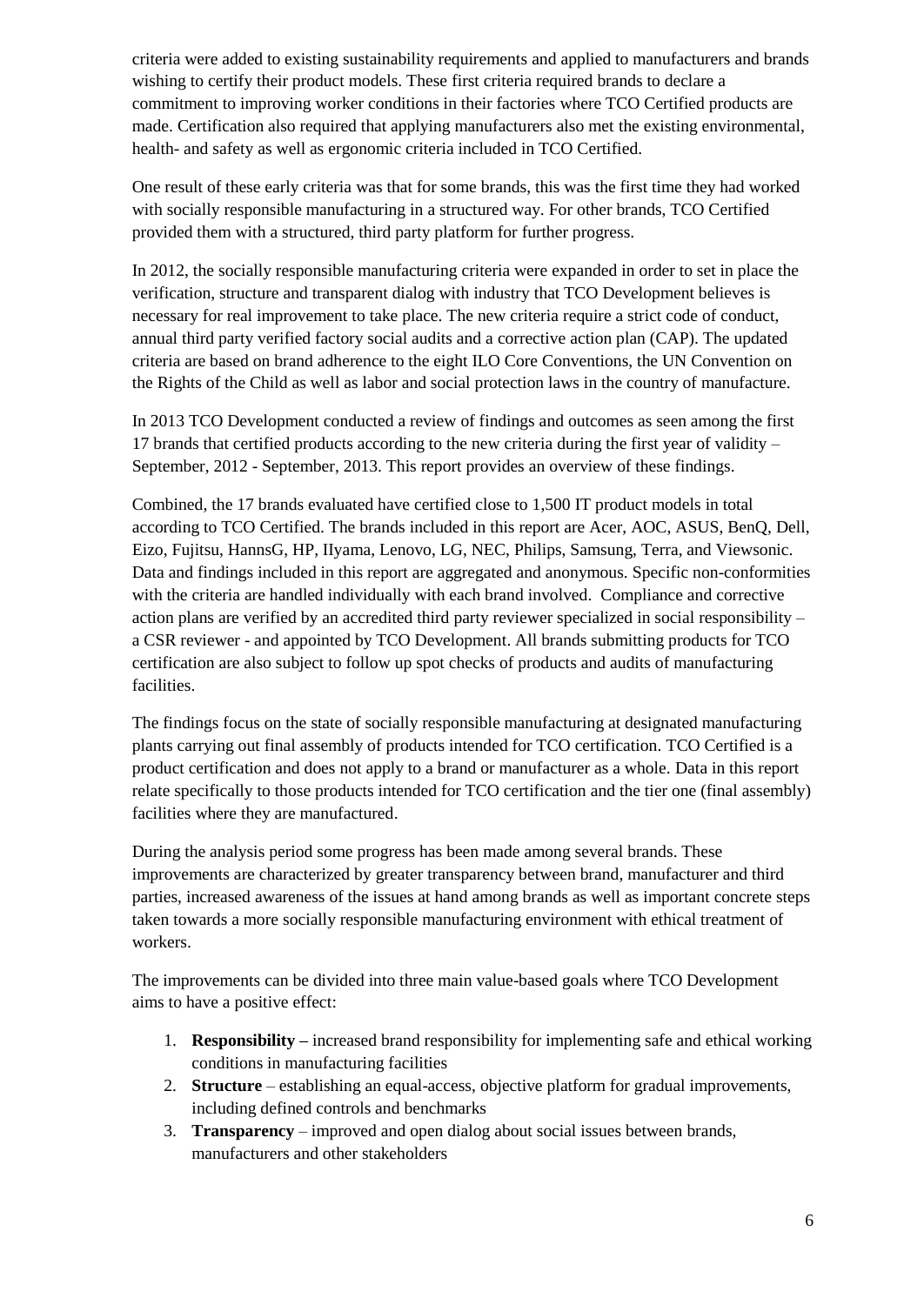While we do see evidence of progress, we also recognize persistent problems, including violations of labor laws and risks to worker health- and safety. One important conclusion by TCO Development is that there is a critical need for structured routines and follow up of implementation if more progress is to be made. As an international third party program, TCO Certified has been able to gain some insights into current progress and needs through the compilation of this analysis.

TCO Certified provides a framework to help brands systemize their work toward socially responsible manufacturing in the final assembly process of certified products. For all brands working to improve social responsibility in their operations, the program offers a structured way of meeting the increasing societal demands for environmentally and socially responsible IT devices.

With the breadth of sustainability issues facing the IT hardware segment, the scope of TCO Certified is not intended to address them all. TCO Certified does include a wide range of environmental, ergonomic, and health- and safety criteria, as well as socially responsible manufacturing requirements beginning in 2009. TCO Development will continue to monitor progress and drive our on-going work with stakeholders from industry, research and user communities to further develop criteria that can help move IT in a more sustainable direction in all phases of the product life cycle.

We believe that all brands who participate in our certification process share our common mission; to take an active part in building a sustainable, responsible IT environment.

Sören Enholm CEO TCO Development Niclas Rydell Director, TCO Certified TCO Development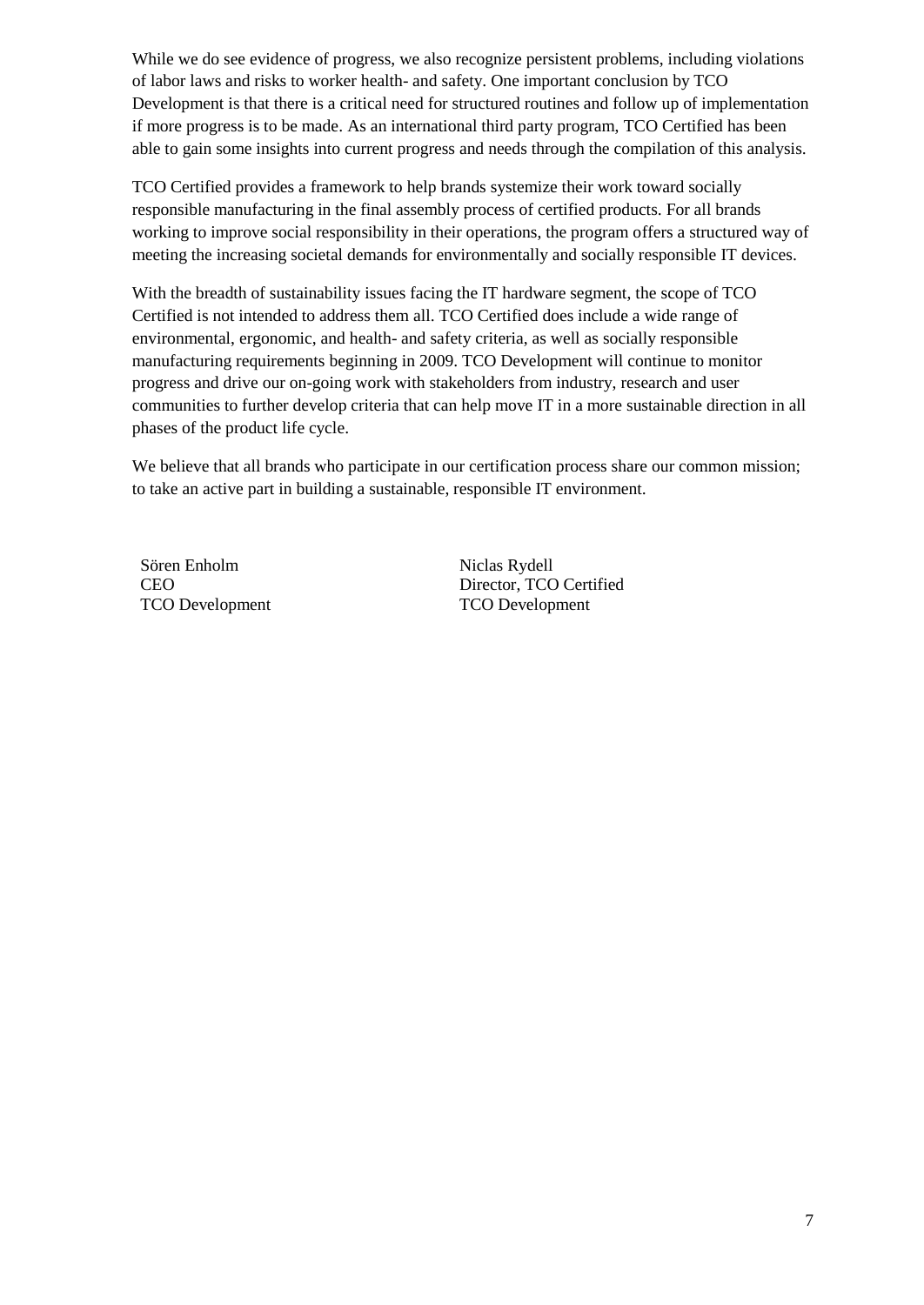# <span id="page-7-0"></span>**The problem – Social challenges in electronics manufacturing**

The lack of social responsibility in electronics manufacturing is widespread and well documented. NGO and media reports of worker deaths, poor conditions, long work hours and instances of child labor are seen around the world. Manufacturers and brands are increasingly under fire for neglecting international labor conventions and worker rights. Like the textiles and furniture industries, much of the manufacturing of electronics and IT products is carried out in low-wage countries, where workers are often less protected, employment less regulated and wage costs are low.

## <span id="page-7-1"></span>**Main areas of concern**

There are several major areas of concern where social issues are most commonly observed;

- Violations of local/national labor laws excessive working hours, lack of time off, underage workers, high proportion of migrant workers, wage deductions for disciplinary reasons
- Lack of worker health- and safety provisions, including:
	- o inadequate and inaccessible emergency exits,
	- o inadequate industrial hygiene,
	- o inadequate protection against hazardous materials,
	- o lack of necessary permits,
	- o inadequate evacuation and other safety measures in place
- Forced Labor lack of procedures to protect against human trafficking, involuntary labor
- Freedom of Association restrictions on employees to organize freely and negotiate with management.

## <span id="page-7-2"></span>**Contributing factors to the social crisis**

There are several factors contributing to these areas of concern. TCO Development believes that part of the problem lies with the changes in demand and usage patterns for electronic devices in recent years.

Among these contributing factors are:

#### **1. A complex, global supply chain**

A major issue is the complexity of the IT product supply chain. An average smartphone for example may consist of components and assemblies from as many as 60 different processes and suppliers. Monitoring and streamlining information and processes throughout this complex chain is difficult. Add to this the growing cost- and time to market pressures and workers are typically paying a human price for faster, higher performing devices.

#### **2. Increased access to technology**

The enormous amount of IT products entering the market at an accelerating rate every year creates significant sustainability challenges. The number of smartphones shipped per year is set to almost double by  $2017<sup>1</sup>$ . Increasing demand in growth markets such as China, India and Brazil is also driving this trend as early adopter markets become more saturated.

-

<sup>&</sup>lt;sup>1</sup> Green Tablet and Handset Report, 2012[, Juniper Research](http://www.siliconrepublic.com/clean-tech/item/27991-smartphone-industry-could-s/)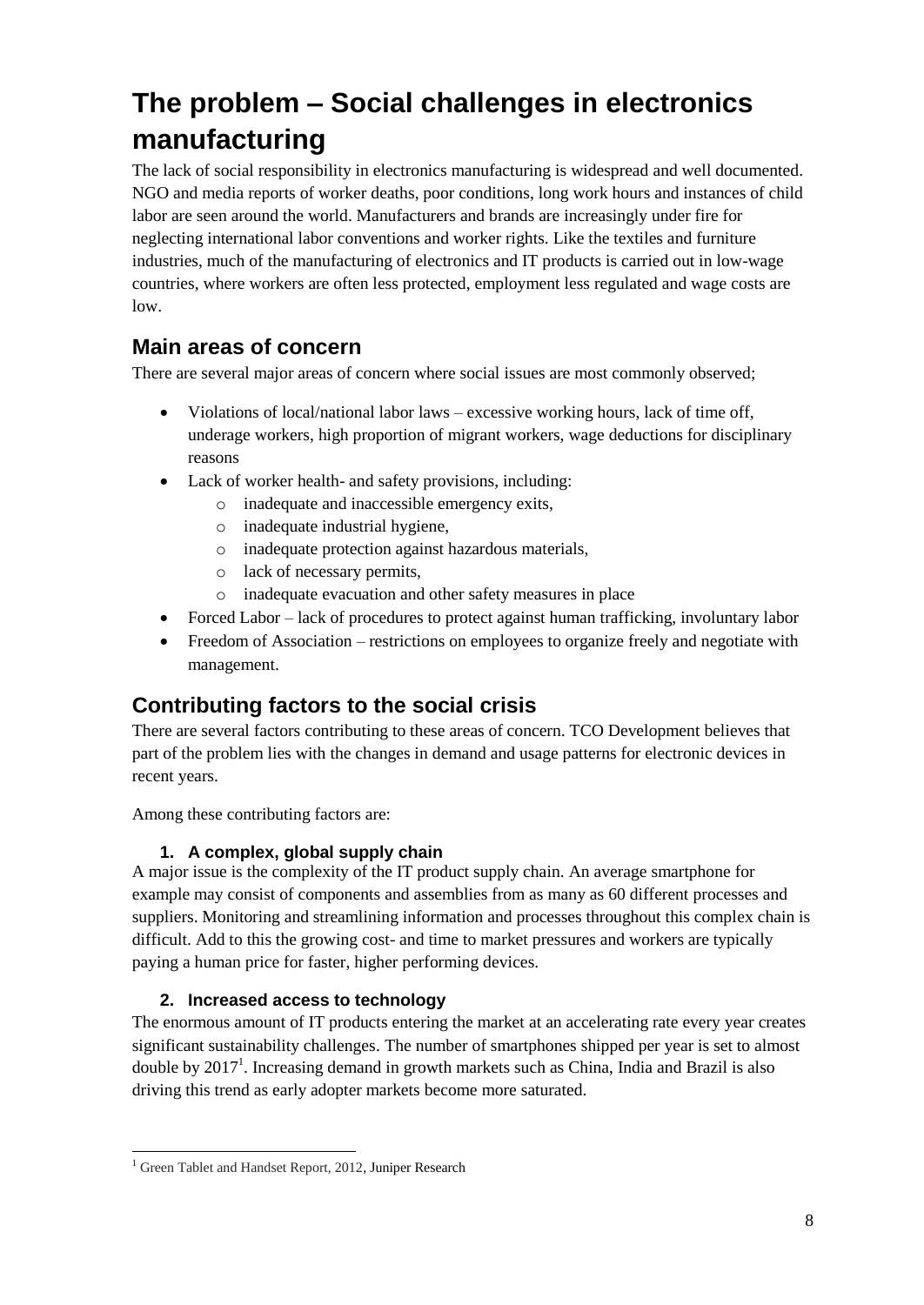#### **3. Constant demand for the latest technology – a rapid upgrade trend**

Current figures show that users are switching up their mobile devices at record rates.

- In the UK, the average smartphone lifetime is around 29 months. In the US, that figure is only about 18 months
- The recycling rate for mobile products is the lowest of all major electronics categories, as people either store or simply throw away their used devices<sup>2</sup>.

From a sustainability perspective, shorter product cycles and a growing amount of discarded devices make a sustainable, responsible product choice more difficult. This trend adds to the time and cost pressures in manufacturing as well as the growing worldwide e-waste burden.

#### **4. Time between new product rollouts is shrinking**

Feeding the upgrade trend is the fact that new product releases are more frequent than ever.

For example, in 2013 Citi Research Analyst Glen Yeung pointed out that the frequency of new product rollouts for some major brands had increased by up to as much as 66 percent during the previous five years<sup>4</sup>.

All these factors point to growing demand for manufacturers to increase production capacity and speed-to market and lower costs as competition do increases among brands. Worker treatment and factory conditions often fall victim to this pressure.

TCO Development believes that faster replacement cycles and intense cost pressure in manufacturing all make IT products a challenging category for buyers wanting to make a socially and environmentally responsible choice. The risk for poor working conditions in the factories is greater along with the risk of mounting e-waste as the number of devices entering the waste stream rises. Complicating the social challenge in the production phase is the fact that large amounts of ewaste are exported to developing countries, where end of life handling is largely uncontrolled, exposing local communities to environmental, health and safety risks.

<sup>1</sup> <sup>2</sup> US EPA, Management of Used and End of Life Electronics.

<http://www.epa.gov/osw/conserve/materials/ecycling/manage.htm>

<sup>&</sup>lt;sup>4</sup> Wall Street Journal – Market Watch, [http://blogs.marketwatch.com/thetell/2013/08/20/iphones-and-other-portables](http://blogs.marketwatch.com/thetell/2013/08/20/iphones-and-other-portables-suffering-from-device-exhaustion-analyst-says/)[suffering-from-device-exhaustion-analyst-says/](http://blogs.marketwatch.com/thetell/2013/08/20/iphones-and-other-portables-suffering-from-device-exhaustion-analyst-says/)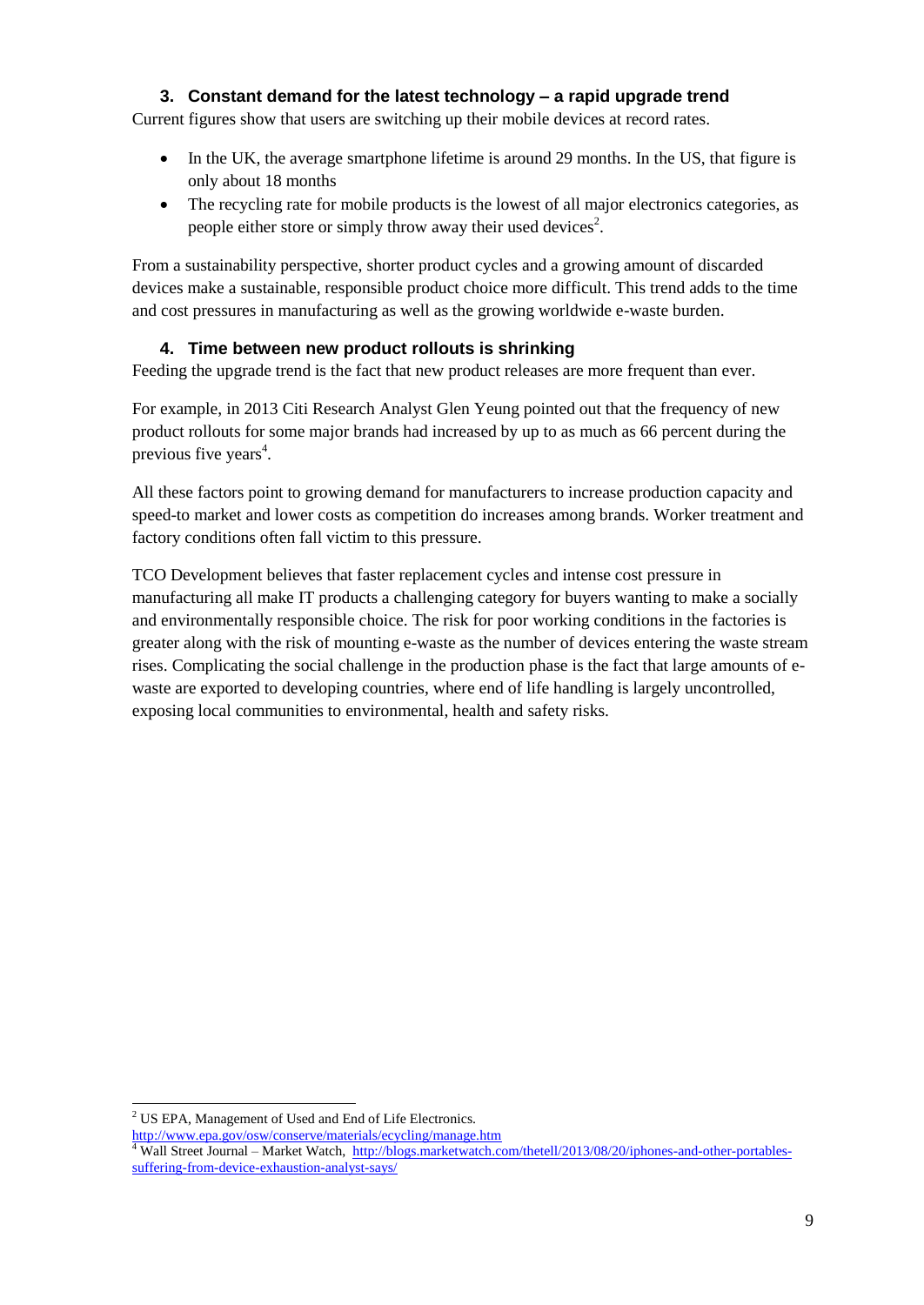# <span id="page-9-0"></span>**About TCO Certified**

TCO Certified is an international sustainability certification for IT products. Founded in 1992, TCO Certified has grown to include a wide range of criteria aimed at ensuring the manufacturing, use and recycling of IT products is carried out with regard to environmental and social responsibility. The goal of the program is to advance sustainable IT, by providing buyers with a way to identify sustainably designed and manufactured products and providing industry with a way to advance more sustainable products and practices, while meeting market sustainability demands.

## <span id="page-9-1"></span>**History of TCO Certified**

The background to TCO Certified began in the 1980′s, as computers were gradually introduced into office workspaces. As people began to work more with computers, health and safety concerns emerged. Poor ergonomic design and high levels of electro-magnetic emissions were problematic, along with high energy consumption. At that time TCO began working with users and industry to develop mutually beneficial solutions.

Since its founding TCO certification has evolved and expanded to include a broader set of criteria and wider product scope.

Below is a brief timeline of TCO certification since it began in 1992:

1992 – the first TCO certification – TCO'92 - is introduced, focusing on low emissions and reduced energy consumption in displays.

1995 – introduction of criteria to reduce hazardous material content – chemicals, flame retardants and heavy metals – TCO'95

1999 – ISO 14001 required, tighter criteria for display image quality and visual ergonomics, TCO'99

2000 -2009 – stricter environmental criteria in line with technology developments, increasing demands from professional purchasers.

2009 – first requirements for socially responsible manufacturing introduced, stricter take-back and end-of-life criteria, new brand name - TCO Certified.

2012 – launch of new generation TCO Certified – including tightened criteria for socially responsible manufacturing.

<span id="page-9-2"></span>TCO Development is owned by TCO, a non-profit trade union organization based in Stockholm, Sweden.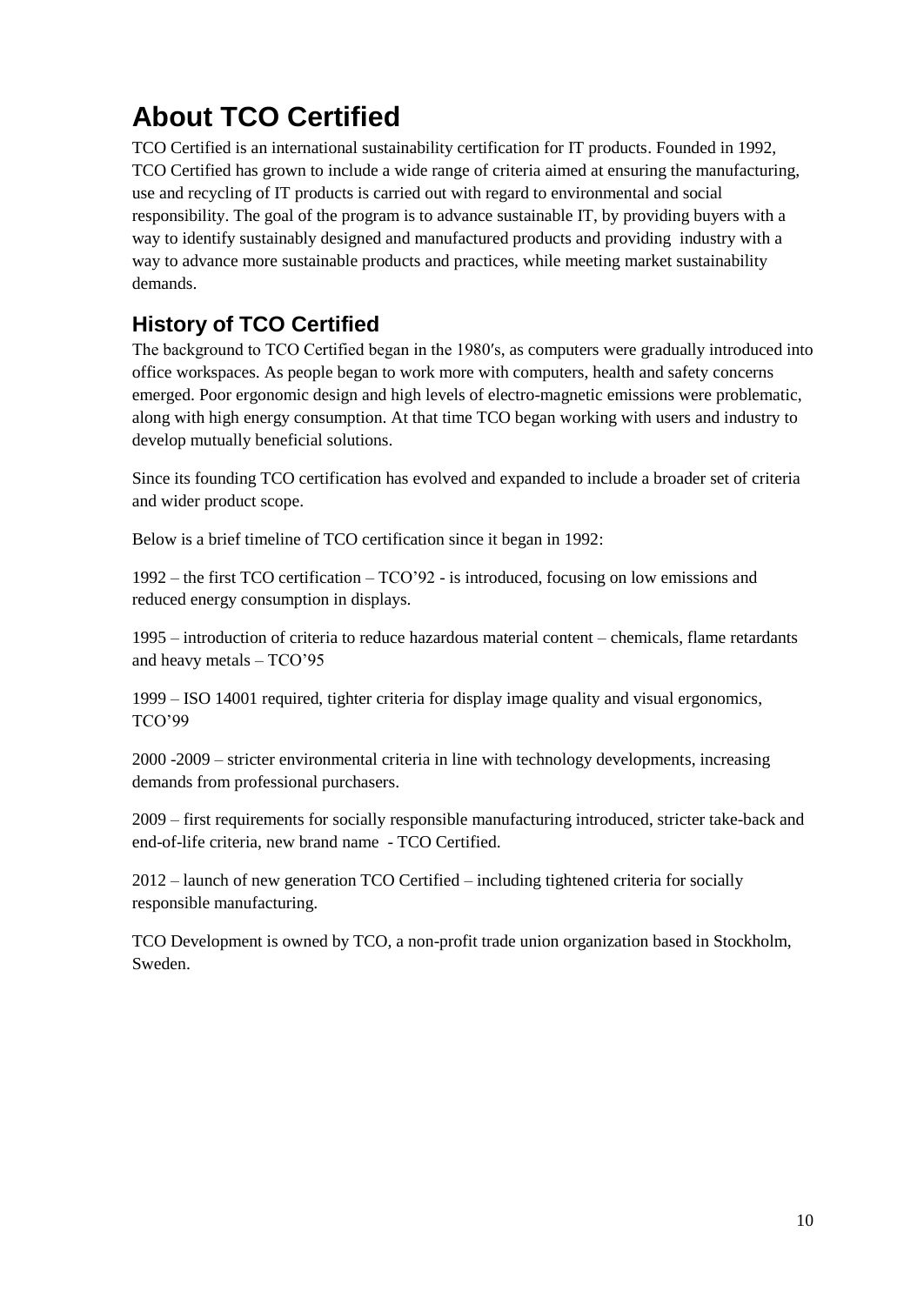## **Criteria**

Brands submitting products for TCO Certified must ensure the product model and its manufacturing meet criteria in these main areas:

- Socially responsible manufacturing
- Environmental management system
- Reduction of hazardous substances in product and packaging
- Climate, energy efficiency
- Ergonomic design and visual quality
- Health, safety and emissions
- Product lifetime, take back

## <span id="page-10-0"></span>**Product categories**

TCO Certified is available in eight product categories: displays, notebooks, tablets, smartphones, desktops, all-in-one PCs, projectors and headsets. While several criteria are similar for all product categories, some requirements are specific to the unique features of a product group.

## <span id="page-10-1"></span>**Third party verification**

TCO Certified is a Type 1 Environmental Label, according to the International Standards Organization and is based on the principles in the ISO 14024 standard. Programs included in the ISO 14024 definition must include third party verification and multiple attributes in several areas:

- The product should be environmentally preferable and the criteria should be based on indicators arising from life cycle considerations
- Transparency in all stages of criteria development and involvement of multiple stakeholders.
- Compliance with criteria is tested by an independent third party
- Criteria selection and development are based on scientific principles
- Verification is also followed up with regular after-market spot checks of products and manufacturing facilities.

Compliance with TCO Certified is tested and verified by independent test and verification partners that are accredited according to ISI/IEC 17025 and approved by TCO Development. The diverse set of criteria in TCO Certified demands a variety of expertise from a test organization. Therefore TCO Development has selected a number of verification partners based on expertise in specific criteria areas, including socially responsible manufacturing, environmental factors in the product life cycle, ergonomic design and user health and safety.

## <span id="page-10-2"></span>**Global Ecolabelling Network**

TCO Development is a member of the Global Ecolabelling Network – GEN- a voluntary association of third party certification programs. Founded in 1994, GEN's mission is to promote and further develop the environmental certification of products and services around the world.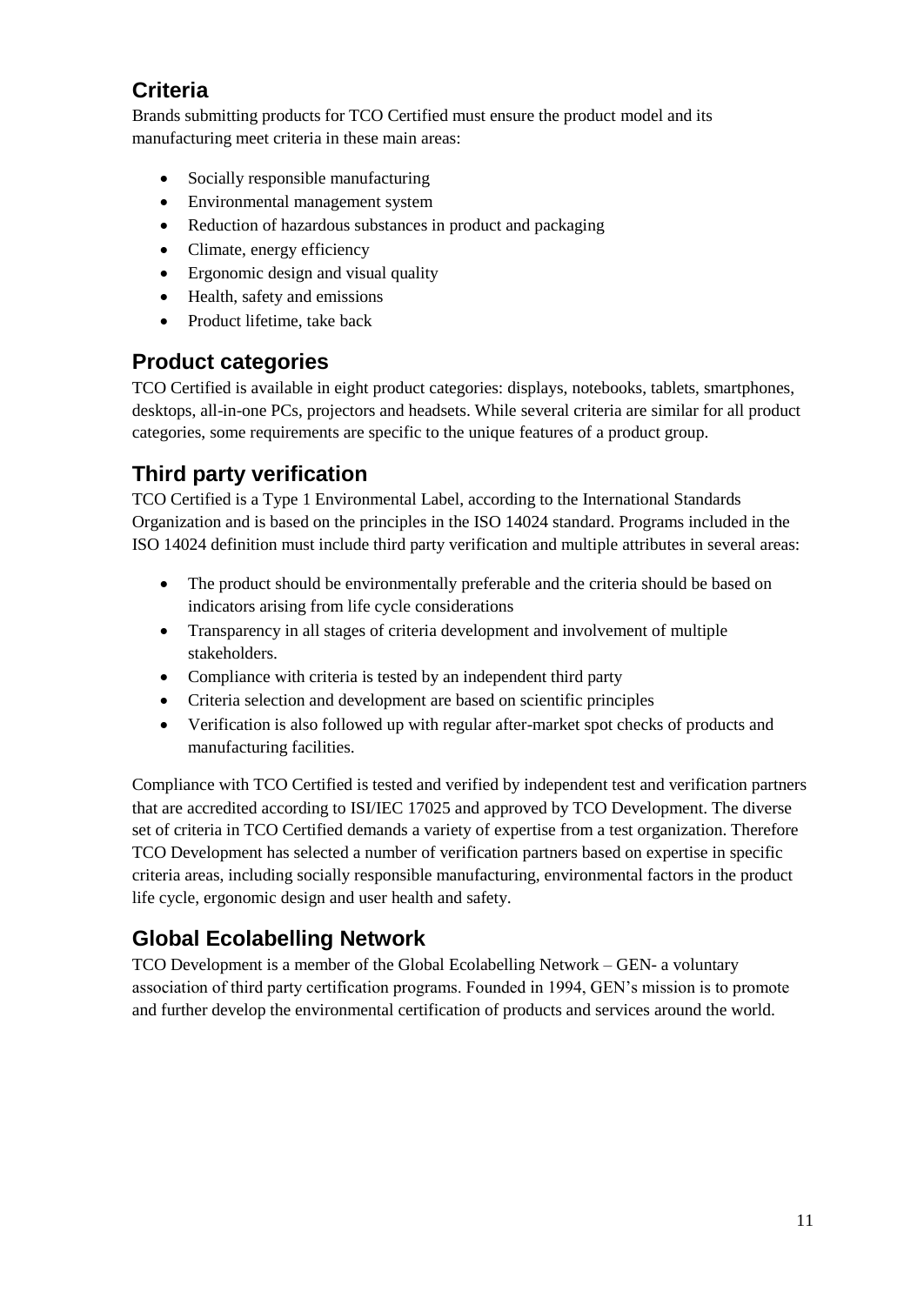## <span id="page-11-0"></span>**Criteria Development**

Every two or three years the [TCO Certified criteria a](http://tcodevelopment.com/tco-certified/our-process/)re opened for review. The process leading to a new generation criteria set is based on an ongoing dialog between TCO Development and a broad international group of stakeholders, as well as analysis of the current state of technology, legislation and other factors in the sustainable IT landscape. The stakeholder group is made up of representatives from several segments, including professional purchasers, industry, independent subject matter experts and computer users. Our dialog with stakeholders is a critical element in ensuring that the criteria in TCO Certified reflect current needs, are in line with new technologies and contribute to sustainable development in the IT space. The dialog contributes directly to the final published criteria, which are determined by TCO Development.

## <span id="page-11-1"></span>**Certification process**

When a brand wishes to apply for TCO Certified product certification, the following process is followed;

- 1. Brand submits a product sample, environmental and social reports for testing and verification at accredited third party facility
- 2. Brand receives test and verification results. If pass, brand applies for TCO Certified.
- 3. TCO Development issues certificate with 2 years validity.

As an additional step of quality assurance, TCO Development also carries out regular aftermarket spot checks together with independent verification partners to ensure that products and manufacturing facilities continue to comply with all criteria.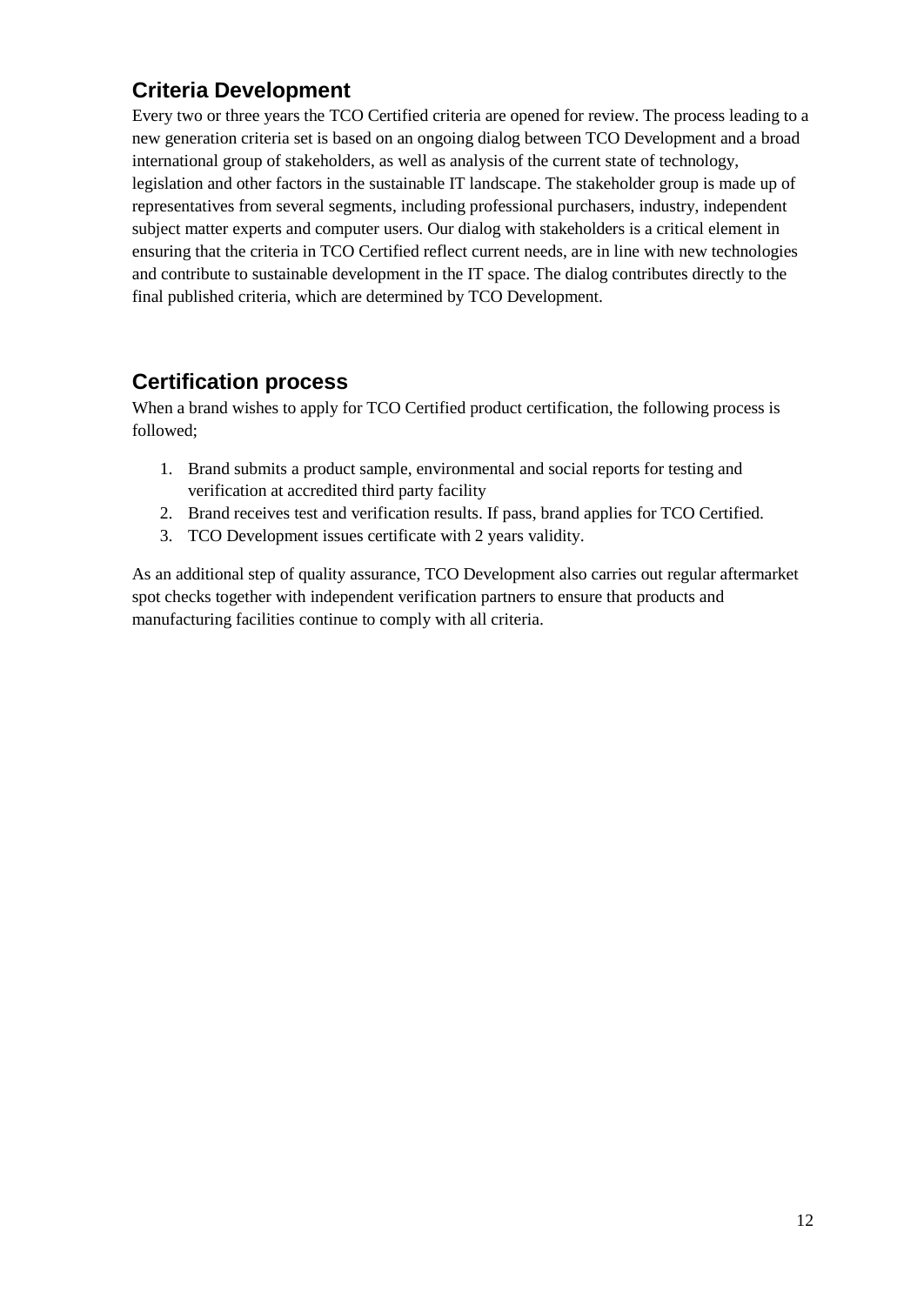# <span id="page-12-0"></span>**Social responsibility in production - requirements in TCO Certified**

## <span id="page-12-1"></span>**A) Description of criteria and verification process**

The social responsibility - or CSR - component of TCO Certified focuses on working conditions in the manufacturing of TCO Certified products.

TCO Development primarily verifies the brand owner's procedures for promoting legal and humane labor standards in the supply chain as specified in the mandate but reserves the right to conduct supplier audits at production facilities. Also, the brand owner should demonstrate a commitment to socially responsible manufacturing practices.

### **The social commitment by the brand owner in TCO Certified**

In TCO Certified a minimum level of social responsibility commitment is defined. This is presented in the mandate that all brands have to sign and commit to in the license agreement with TCO Development.

*Commitment as specified in the TCO Certified criteria document:*

### **Mandate A.7.1:**

The Brand owner shall demonstrate the TCO Certified product is manufactured under working practices that promote good labor relations and working conditions by proving accordance with the following:

- ILO:s eight core conventions 29, 87, 98, 100, 105, 111, 138 and 182.

- UN Convention on the Rights of the Child, Article 32.

- the health and safety legislation in force in the country of manufacture, and

- the labor law, including rules on minimum wage and the social security protection in the manufacturing country.

In situations where the right to freedom of association and collective bargaining are restricted under law, workers shall be permitted to freely elect their own representatives. Reasonable effort shall be made to ensure that the requirements of this standard are being met by suppliers and subcontractors throughout the supply chain. The brand owner accepts that TCO Development may conduct/commission on-site inspections and receive full audit reports as part of the application to verify that the Brand owner is fulfilling its obligations according to this Mandate. For the social audit reports and on-site-inspections, the requirement is limited to the 1st tier production facility.

### **How brands comply with the criteria for socially responsible manufacturing**

Brands can choose one of three methods to comply with the social criteria:

- a) The brand owner is a member of EICC and provides documented proof of third party audits conducted at production facilities of TCO certified products.
- b) The brand owner is SA8000 certified or carrying out production at SA8000 certified facilities and provides documented proof of third party audits conducted at production facilities of TCO Certified products.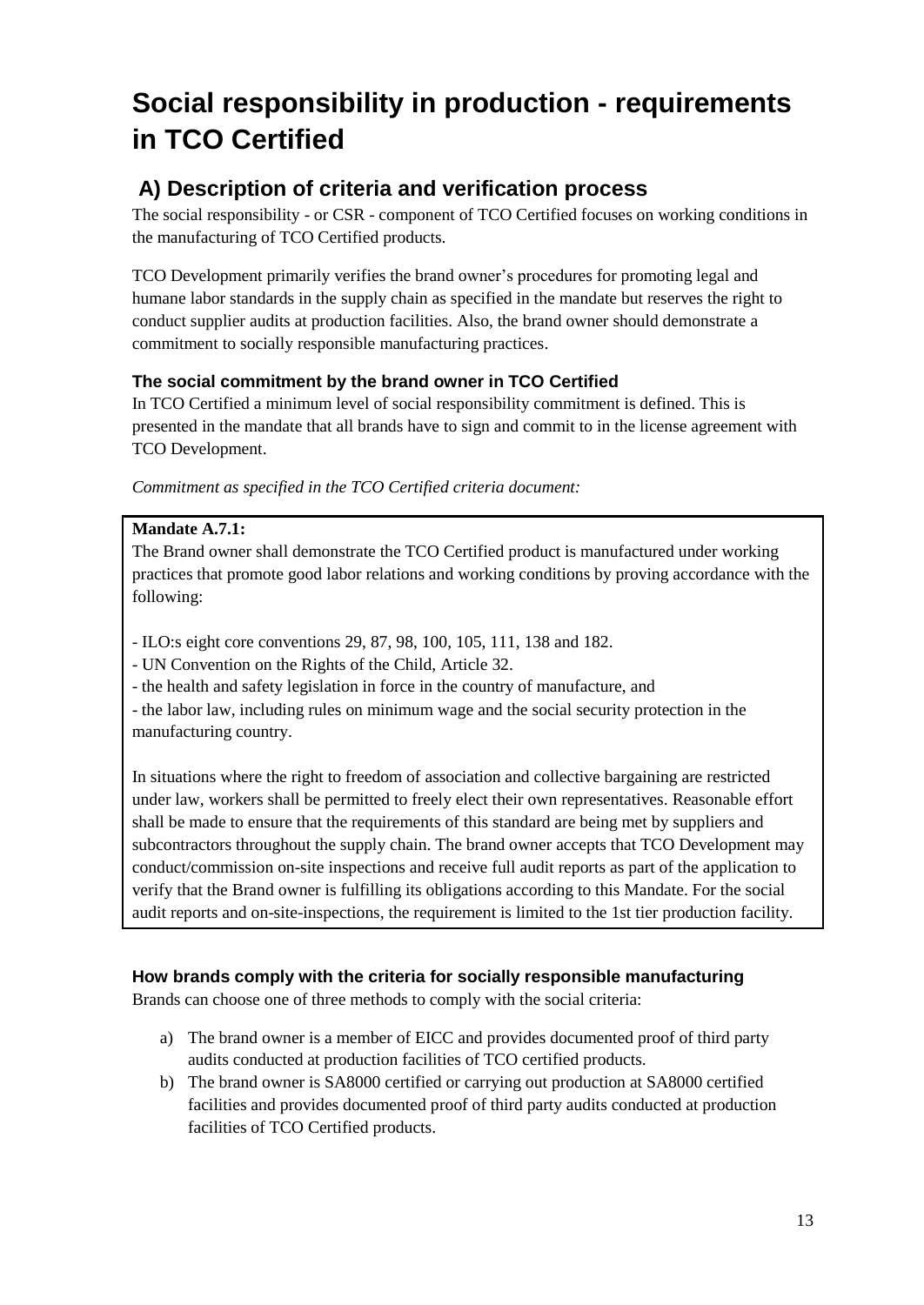c) The brand owner completes a self-documentation, "Own Work" option, consisting of a questionnaire provided by TCO Development. Also required is documented proof of third party audits conducted at production facilities of TCO certified products.

If compliance with any of options a) through c) is not possible at the time of application, brands can choose a fourth option  $-d$ ) – which is a 12 month grace period to show compliance;

The brand owner applies for a 12 month grace period by submitting a signed declaration stating which option above (a, b or c) shall be implemented by them and an estimation of when all the necessary documentation will be available.

The brand is required to submit a declaration of compliance, signed by a senior management representative, along with a third party social audit report and corrective action plan (covering any non-conformity in the social audit report) to an accredited third party social verification organization, also known as CSR reviewer. The verification process is explained further in the next section.

#### **Overview of the verification process**

In the process of working toward greater responsibility, structure and transparency, TCO Certified includes a number of steps to verify manufacturer compliance with the socially responsible manufacturing criteria.

Regardless of which compliance option a brand chooses, the verification process is the same. Below is an overview of the verification process. As a sustainability certification, TCO Certified also includes criteria for environmental, ergonomics and health and safety aspects, which are reviewed in a similar process, including testing of products at accredited third party laboratories.

#### **Verification of TCO Certified criteria for socially responsible manufacturing consists of three main tools**

#### *1. Code of conduct*

The first step taken by the brand is to ensure that a strict code of conduct is in place and to communicate this code through the supply chain.

The brand owner submits written proof that their code of conduct includes the socially responsible manufacturing criteria specified in TCO Certified. The brand then sends the relevant documents to a third party reviewer, an accredited third party designated by TCO Development as qualified to provide verification of brand compliance in the area of social responsibility.

#### *2. Third party factory audits*

The second step is to measure the implementation of the code of conduct in the final assembly factories. This is done through third party factory audits.

a) To demonstrate that the brand has routines in place for third party social audits, TCO Certified also requires the brand owner to list first tier final assembly factories manufacturing TCO certified products and declare their social audit status.

b) To demonstrate that the code of conduct and working routines are implemented at the factory level, the brand submits one third-party social audit report from one of these factories to the third party CSR reviewer. As some manufacturing facilities represent more than one brand, a single audit report is in some cases representative of several brands.

#### *3. Corrective action plan*

The third step is to handle non-conformities to the code of conduct through effective corrective action plans (CAP).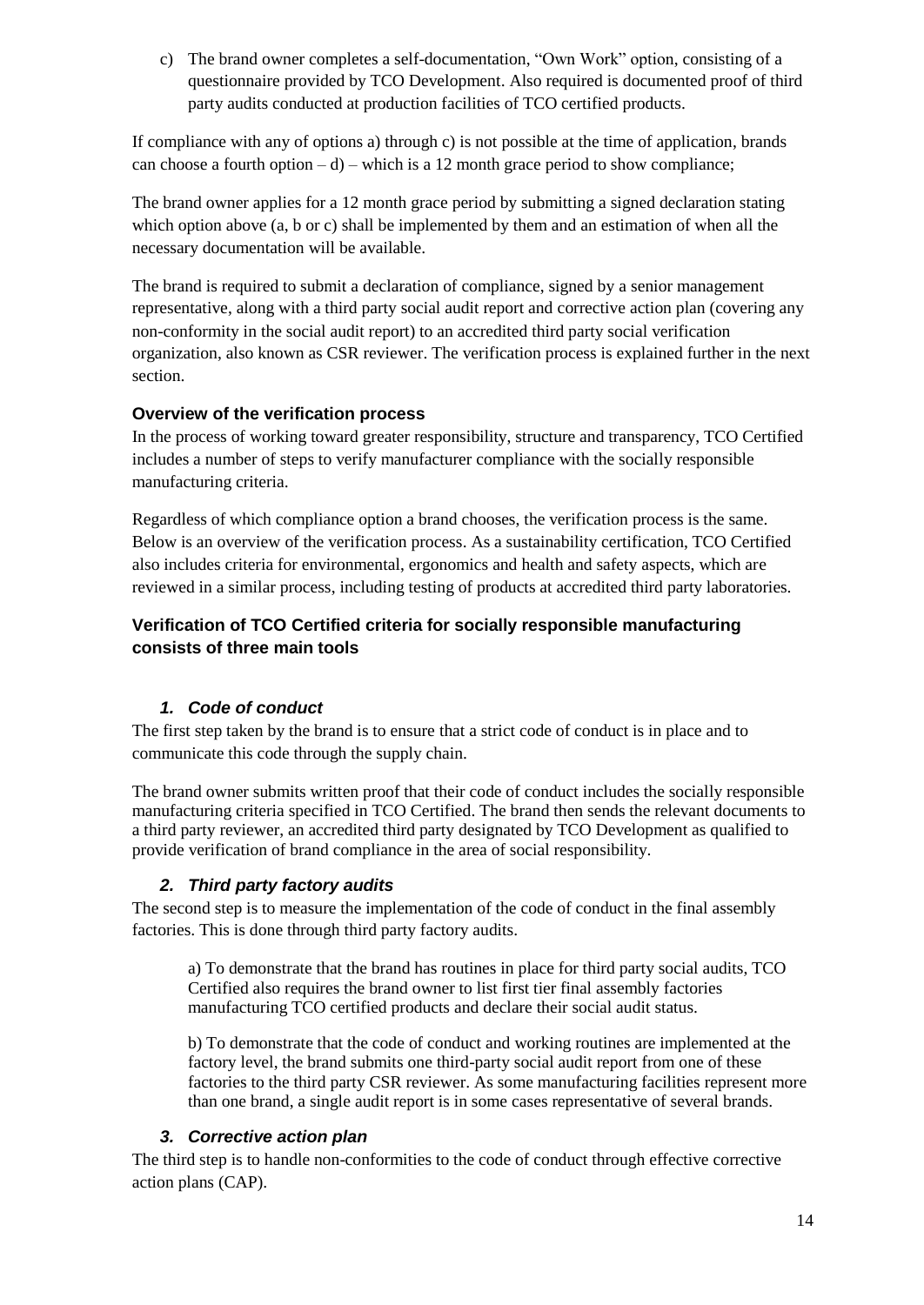All non-conformities identified during the factory audit need to be addressed in a CAP, which is then submitted to the CSR reviewer for verification.

The reviewer verifies that all the documents from the brand to prove their code of conduct and the social audit from the factory along with the CAP are authentic and complete. A report is sent to TCO Development. Assuming these and all other criteria in TCO Certified are passed, a certificate is issued by TCO Development. Manufacturing facilities are also subject to follow up spot-checks, both announced and unannounced.

As with any certification it is not possible to test every sample that leaves the factory or to have auditors present the factories on a daily basis. Instead certifications, including TCO Certified, work with a written commitment followed by spot-checks of samples and factories to verify compliance.

Based on this methodology, TCO Development cannot guarantee an IT production facility is completely free from problems in the area of socially responsible manufacturing. However, all instances of noncompliance that we discover are addressed in a systematic way. The certification is a long-term commitment to implement codes of conduct and to identify violations of working conditions, enabling brands and their suppliers to work toward improvements and prevent future violations.



TCO Certified program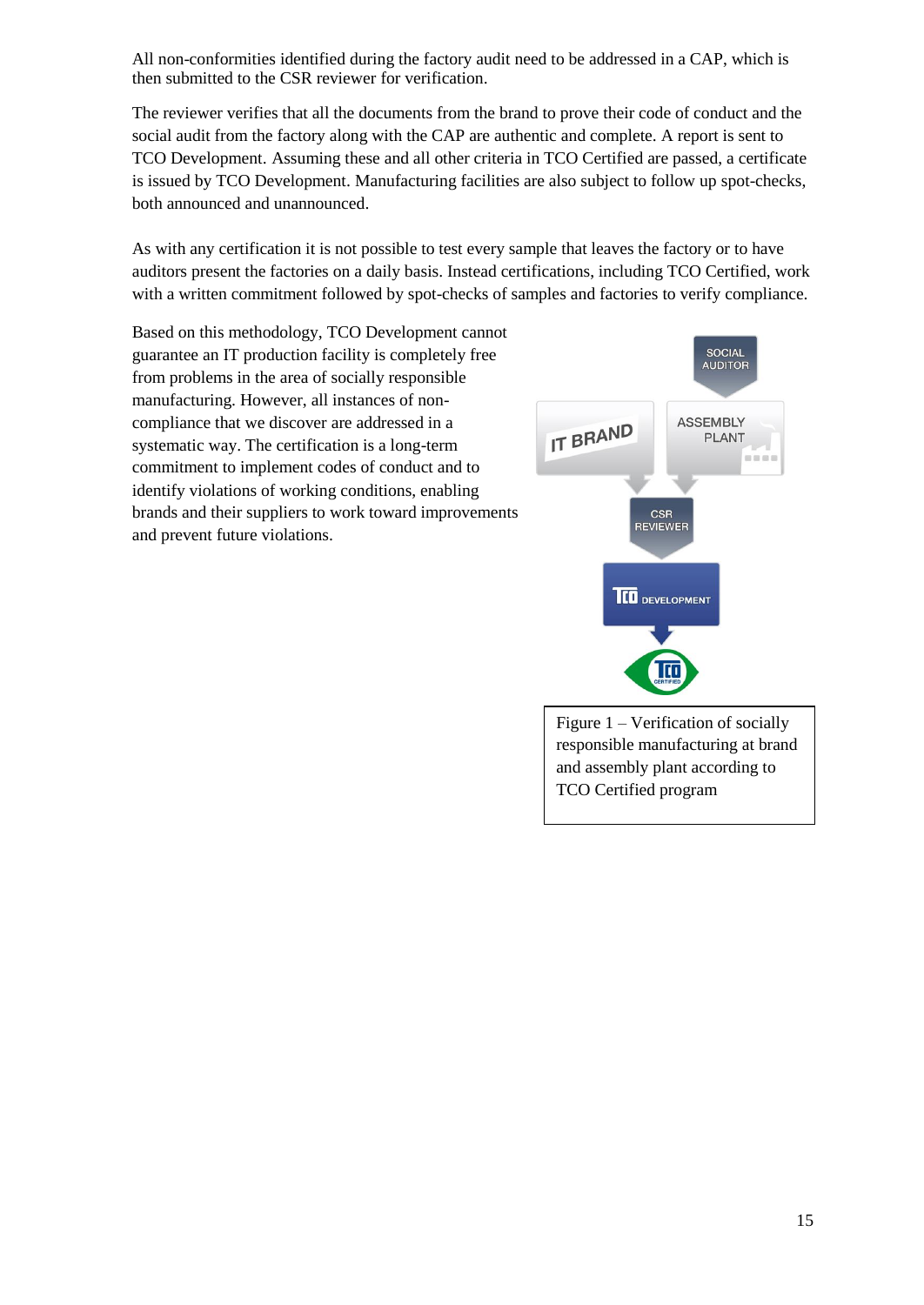# <span id="page-15-0"></span>**B) Goals of the social criteria and verification process in TCO Certified**

For more than fifteen years there has been a drive in the industry to work with "green" aspects of products and their manufacture; for example, energy efficiency, environmental management systems and the reduction in hazardous material content. As brands are already engaged in these efforts, TCO Development has been able to have a constructive and open dialog with industry about environmental attributes and challenges – and how to improve criteria and product features to make progress in this area.

However, the challenge of socially responsible manufacturing is a more recent topic that has been discussed more intensively in the last five years. In this area it is more difficult to have a constructive dialogue with industry as the situation is often unacceptable and many brands have been portrayed in the media for the unethical treatment of workers at their supplier factories. Through their monitoring efforts, international NGOs have successfully raised awareness for these issues among industry and society at large. It is necessary to have organizations such as NGOs acting as watchdogs to make both society and industry more aware of these situations. TCO Development strongly believes it is also necessary to offer constructive solutions to address the problems that are brought to light.

One purpose of TCO Certified is to present methods to address violations that have been reported and to create an incentive for the industry to work proactively to correct these as well as prevent future violations.

TCO Certified also provides a way for the industry to be transparent without having individual incidents highlighted in the media or other public settings. Information and data from the certification process is continuously collected by TCO Development and published in an aggregated, anonymous format. This gives industry an opportunity to act cooperatively to work towards improvements.

TCO Development believes that TCO Certified can help achieve three core value-based goals; responsibility, structure and transparency.

### **1) Responsibility**

We believe that a critical first step is to define who is ultimately responsible for the social conditions in the manufacturing of IT products.

Conditions of TCO Certified clearly state that the brand owner is responsible for social conditions in the manufacturing of their certified products. Responsibilities are further described in the strict code of conduct that is required of each brand who wishes to apply for product certification.

### **2) Structure**

Structure is necessary for progressive improvement, benchmarking progress and equal opportunity between brands.

TCO Certified describes a methodology of gradual improvements, by first defining a minimum level of socially responsible manufacturing. It is a system for continuous controls of working routines and third party audits of production facilities where TCO Certified products are made. Importantly TCO Certified includes a way to review and share the effectiveness of corrective action plans which are intended to address non-conformities.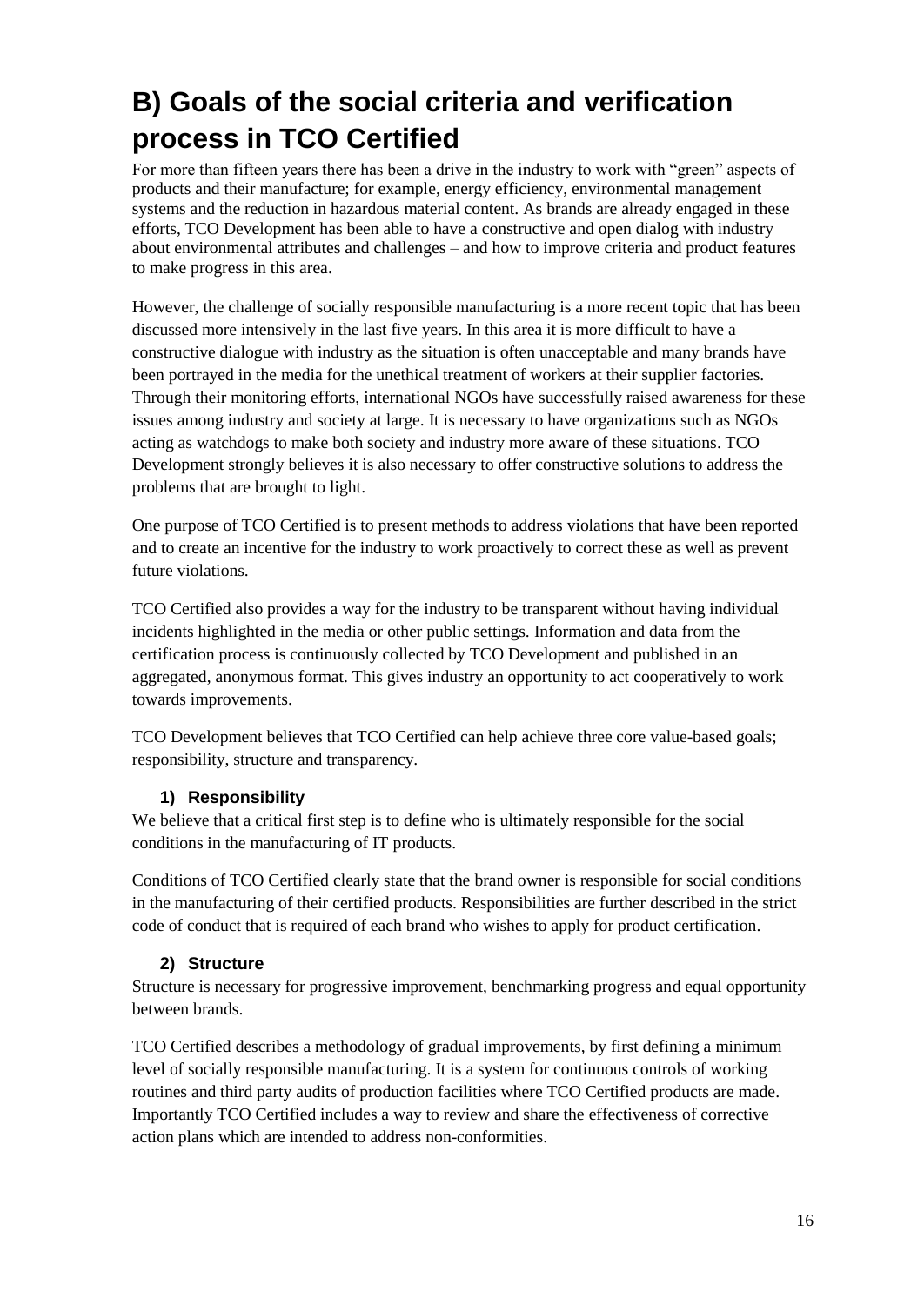### **3) Transparency**

Transparency in communications is central for improved relations and mutual understanding between brands, manufacturers and third parties, such as TCO Development and the verification bodies working with TCO Certified. We believe that there is some improved transparency between IT brands and their manufacturing partners thanks to TCO Certified.

By collecting and analyzing data from factory audits, codes of conduct and corrective action plans TCO Development is able to measure progress and share this information with stakeholders, including industry.

*Figure 2 – Verification tools in TCO Certified are aimed at achieving progress in three valuebased goals: responsibility, structure and transparency.*



*Figure 2*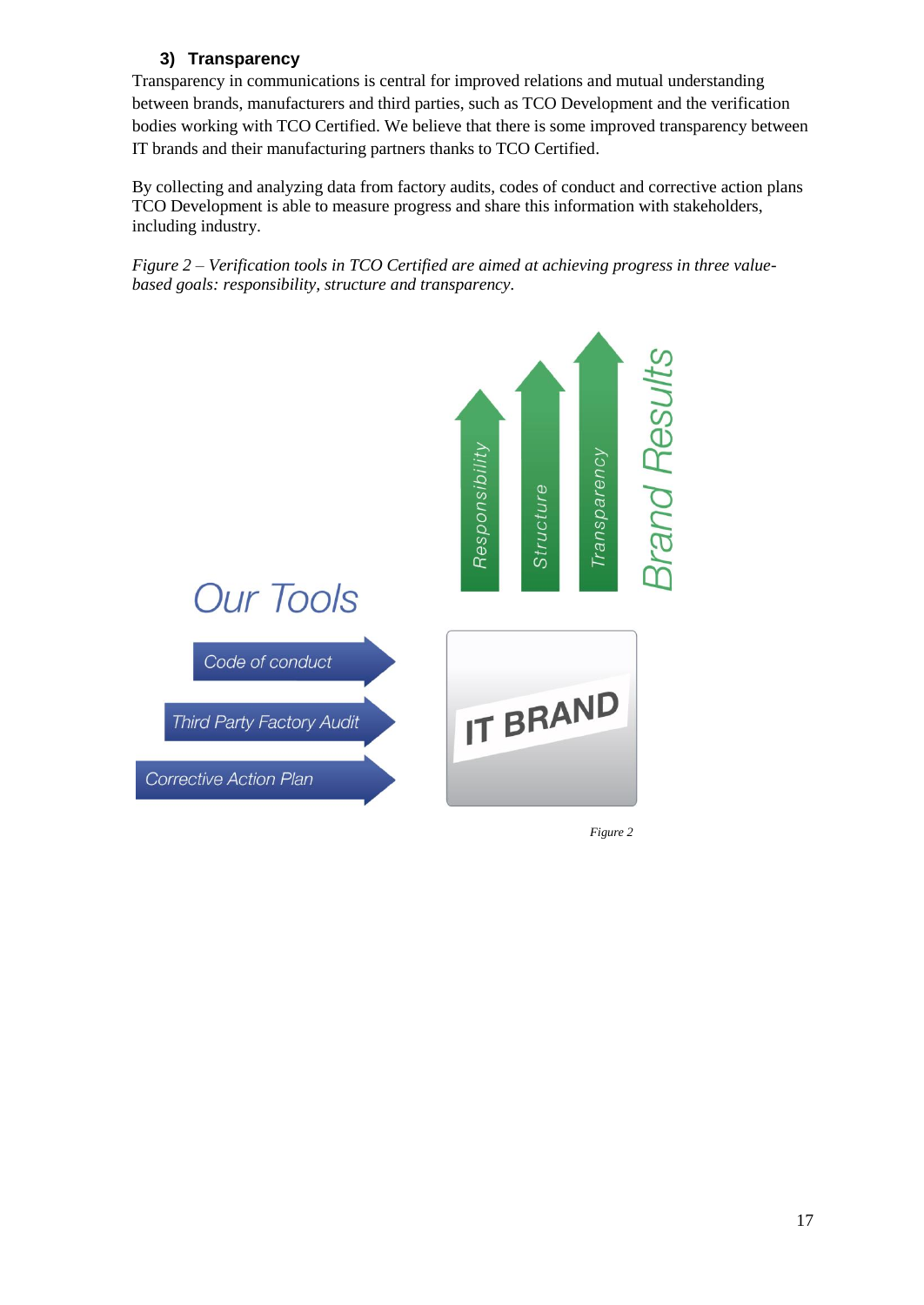# <span id="page-17-0"></span>**Findings from the first certification period with expanded social criteria**

Based on the first year validity period of the updated criteria for socially responsible manufacturing, (September, 2012 - September, 2013) TCO Development has analyzed the outcome of brand compliance efforts.

Findings in this analysis are based on certifications from 17 brands and include the following five product categories of TCO Certified product models: computer displays, notebook and desktop computers, tablets, smartphones and all-in-one PCs.

In analyzing the outcomes of the first year, TCO Development concludes that there are indications of progress in each of the core goals of responsibility, structure and transparency.

Through the TCO Certified process, we have begun to see greater signs of brands taking responsibility for ensuring socially responsible practices are implemented at the factory level. The process has also offered a structure for working with social issues, verifying improvements and measuring progress. Some increase in transparency between brand and manufacturer, as well as with TCO Development has also been observed as manufacturing facilities are opened up to third parties with increasing frequency.

However, problems remain, particularly in the areas of worker health and safety and adherence to labor laws. This analysis does not purport to address these problems for an entire industry, but the observations do provide some insights into hotspots where there is still work to be done.

## <span id="page-17-1"></span>**Products included in the study**

The number of certified models and brands meeting the new social criteria are outlined in table 1 below.

Note that some brands are represented in more than one product category.

| <b>Product</b>   | Number of        | <b>Number</b> | <b>Brands represented</b>                     |
|------------------|------------------|---------------|-----------------------------------------------|
| Category         | <b>Certified</b> | оf            |                                               |
|                  | <b>Products</b>  | <b>brands</b> |                                               |
|                  | <b>Models</b>    |               |                                               |
| <b>Displays</b>  | 1298             | 17            | Acer, AOC, ASUS, BenQ, Dell, Eizo, Fujitsu,   |
|                  |                  |               | HannsG, HP, IIyama, Lenovo, LG, NEC, Philips, |
|                  |                  |               | Samsung, Terra, Viewsonic                     |
| <b>Notebooks</b> | 83               | 3             | ASUS, Lenovo, Samsung                         |
| <b>Desktops</b>  | 16               |               | Lenovo                                        |
| <b>Tablets</b>   | 17               |               | Samsung                                       |
| Smartphones      | 10               |               | Samsung                                       |
| $All-in-One PCs$ | 36               | 5             | AOC, HP, Lenovo, Philips, Samsung             |

|  |  | Table 1. TCO Certified product models included in the analysis, by brand – September 2013 |  |  |  |  |  |
|--|--|-------------------------------------------------------------------------------------------|--|--|--|--|--|
|--|--|-------------------------------------------------------------------------------------------|--|--|--|--|--|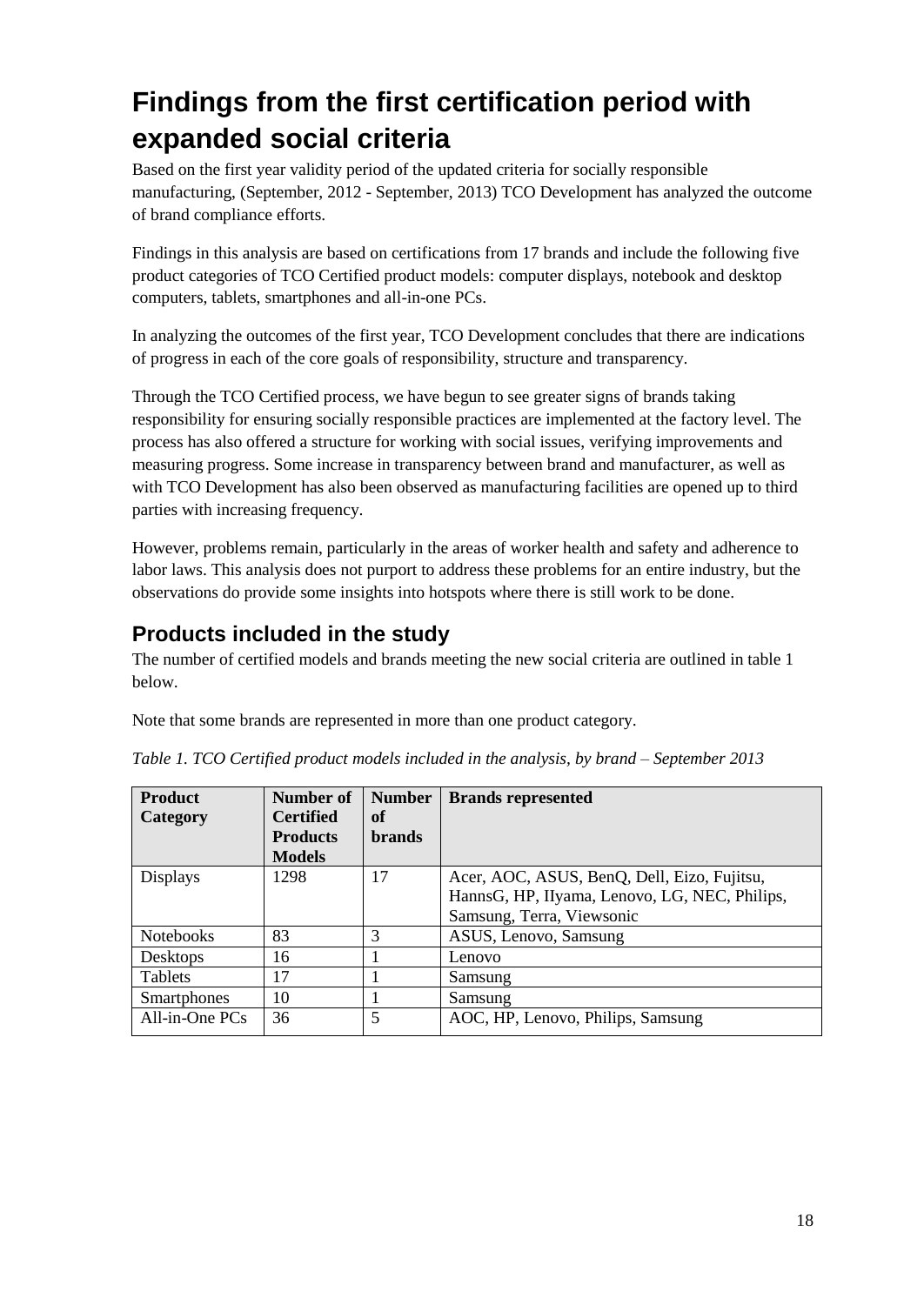## <span id="page-18-0"></span>**TCO Certified criteria – Code of conduct**

Brands are able to choose between three methods to comply with the Code of Conduct requirement in TCO Certified; full participation in the EICC process, SA8000 certificate or the "Own Work" option. The three options are determined to include the same minimum requirements covering the mandate in TCO Certified.

### **Findings – Code of Conduct**

The EICC and "Own Work" options were each selected by seven brands, while three brands presented an SA8000 certificate (figure 1).

Of the brands choosing the SA8000 option, only one brand chose to apply by using an SA8000 certified factory to prove compliance. The other two brands were certified organizations (HQ) and therefore were requested to also submit a third party factory audit as evidence of code implementation.





1. EICC, full participation in the EICC process, including membership and VAP audit – seven brands 2. SA8000, certificate - three brands 3. Own Work, completion of TCO Certified questionnaire and third party audit – seven

## <span id="page-18-1"></span>**TCO Certified criteria – Third party factory audit**

As part of the certification process, each brand was required to submit a report from a third party social audit carried out within the past 12 months at a tier one (final assembly) plant manufacturing the product(s) to be TCO certified.

As the criteria for socially responsible manufacturing in TCO Certified were more strict from 2012, all brands included in this study selected the optional 12-month grace period in order to fully comply with one of the three options, which required more detailed and structured steps and verification. Some brands have told us that this is because structured work and verification of social responsibility had not been carried out before. Other brands told us that they were already engaged in social responsibility work, but needed additional time to ensure practices and suitable reporting were in place.

Over one hundred criteria points per inspection were included. The minimum criteria required for each inspection are divided into health and safety, compliance with labor laws, compliance with the UN Convention on the Rights of the Child, freedom of association, discrimination, forced labor and supply chain responsibility. Audit reports classify the severity of each non-conformity as Priority, Major or Minor. This is consistent with EICC Validated Audit Process (VAP) guidelines.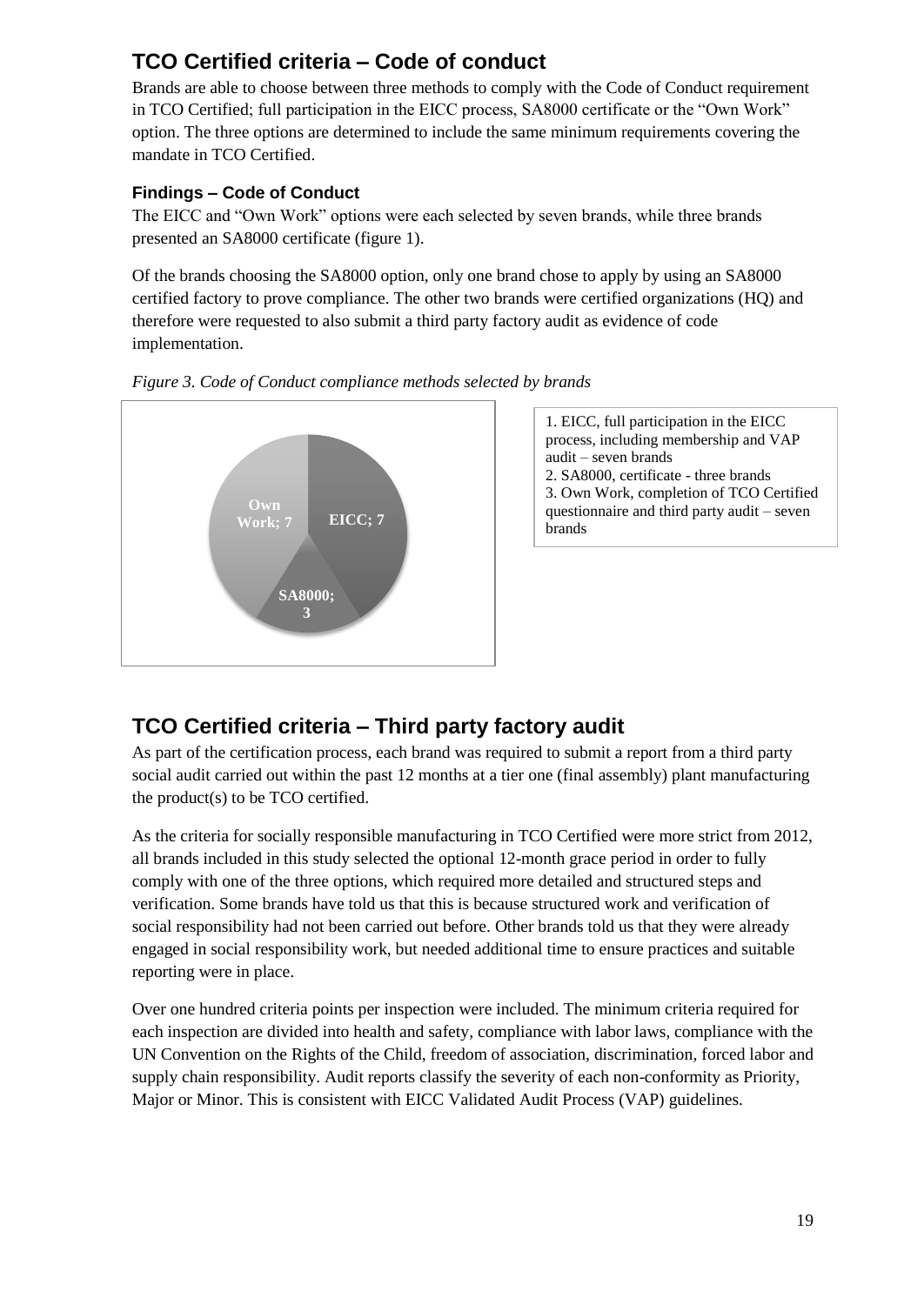#### **Findings – Third party factory audit**

The audit reports submitted by the brands to the third party social reviewers show several code of conduct violations. The majority of brands showed some kind of non-conformity in one or more areas. In some cases an actual violation was observed during the audit, while in others the violation was based more on a lack of available documentation or proof of implementation.



*Figure 4. Number of brands with violations per criteria category*

*The data in the graph is from spot check audits of one final assembly factory from every brand who certifies products. This is just a small sample of the total amount of factories producing these products*.

The compilation of non-conformance data shows two clear hotspots; labor laws and worker health and safety, where violations are most widespread and show the highest number of violations in the "priority" or "major" categories (figure 2).

These observed results are in line with hotspots identified in other social life cycle assessments developed for notebook computers<sup>5</sup>.

#### **Labor law and worker health and safety**

-

Specifically, the most common violations concerned working hours, payment of overtime wages and working conditions. There were also many instances where workers were not granted a weekly day off. Violations connected to child labor, if not in direct violation of the UN Rights of the Child or ILO child labor conventions, were categorized as labor law violations, which included the short term employment of workers under 18 with lower pay, or school-age "interns" who are denied adequate worker rights.

An additional problem is freedom of association for workers, especially in China. Although Chinese labor law does allow workers to elect their own representatives, studies have shown there is a lack of engagement with management<sup>6</sup>. This is supported in the analysis by the fact that employee health and safety and working conditions still show a high degree of non-compliance.

<sup>5</sup> http://www.diva-portal.org/smash/get/diva2:680005/FULLTEXT01.pdf

<sup>&</sup>lt;sup>6</sup> [Students and Scholars Against Corporate Misbehavior,](http://www.sacom.hk/) SACOM, www.sacom.hk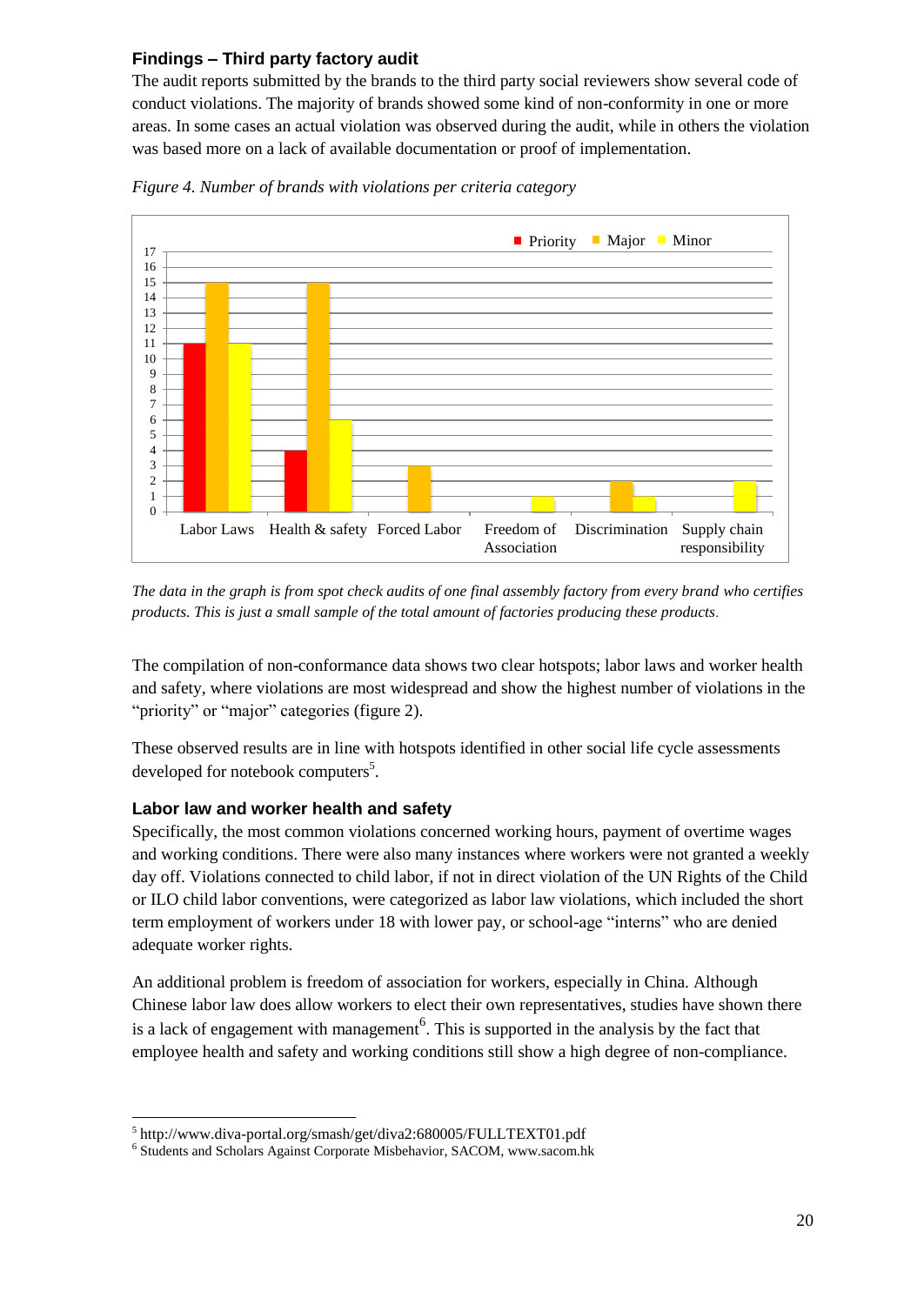*Table 2. Examples of non-compliance by criteria category*

|                     |                                                                  | <b>Brands</b> with |  |  |  |
|---------------------|------------------------------------------------------------------|--------------------|--|--|--|
| Category            | Non-compliance                                                   |                    |  |  |  |
|                     |                                                                  | priority or        |  |  |  |
|                     |                                                                  | major non-         |  |  |  |
|                     |                                                                  | conformities       |  |  |  |
| Labor laws          | Employee's working hours per week above legal limits             | 13                 |  |  |  |
|                     | Employees received no day off for every seven days               | 12                 |  |  |  |
|                     | Wages are deducted or reduced for disciplinary reasons           | 8                  |  |  |  |
|                     | Workers under the age of 18 are allowed to perform work          | 10                 |  |  |  |
|                     | that is likely to jeopardize the health or safety of these young |                    |  |  |  |
|                     | workers                                                          |                    |  |  |  |
| Worker health-      | Not all Personal Protective Equipment (PPE) to control safety    | $\overline{7}$     |  |  |  |
| and safety          | hazards and worker exposure are adequate                         |                    |  |  |  |
|                     | Not all emergency exits, aisles and stairways are adequate in    | 8                  |  |  |  |
|                     | number and location, accessible and maintained                   |                    |  |  |  |
|                     | Not all required permits, licenses and testing reports for       | 3                  |  |  |  |
|                     | industrial hygiene are in place and a process is not             |                    |  |  |  |
|                     | implemented to ensure permits and licenses are up to date at     |                    |  |  |  |
|                     | all times                                                        |                    |  |  |  |
|                     | Non appropriate controls for worker exposures to chemical,       | $\overline{7}$     |  |  |  |
|                     | biological and physical agents                                   |                    |  |  |  |
|                     | Non-adequate and effective fire and other emergency              |                    |  |  |  |
|                     | evacuation and response drills are conducted with all            |                    |  |  |  |
|                     | employees, and records are maintained.                           |                    |  |  |  |
|                     | Not all required permits, licenses and testing reports for       | 5                  |  |  |  |
|                     | ergonomics are in place and a process is implemented to          |                    |  |  |  |
|                     | ensure permits and licenses are up to date at all times          |                    |  |  |  |
| <b>Forced Labor</b> | No adequate and effective policy and procedures are              | $\overline{4}$     |  |  |  |
|                     | established against slavery and human trafficking ensuring       |                    |  |  |  |
|                     | that any form of forced, bonded or involuntary prison labor is   |                    |  |  |  |
|                     | not used.                                                        |                    |  |  |  |

Source: TCO Development

## <span id="page-20-0"></span>**TCO Certified criteria – Corrective action plans (CAP)**

In the area of implementation of corrective action plans (CAPs), TCO Development's work with the brands has resulted in some progress.

When submitting the audit report for review, each brand also has to submit a CAP, outlining a plan for rectifying all non-conformities. An accredited third party reviewer assesses the audit report and CAP. The reviewer then issues an Audit Report Verification, which includes details of the audit and a recommendation, indicating whether compliance with the social criteria in TCO Certified. The Audit Report Verification also includes details on non-compliance findings, underlying causes and corrective actions. The reviewer also adds comments about the effectiveness of each corrective action to remedy the identified non-compliance.

Through discussions with several brands TCO Development has learned that a common opinion in the industry is that the manufacturer (OEM) alone should handle factory audits and CAPs. Often the brand doesn't get involved in this process.

One purpose of TCO Certified is to bring about greater brand involvement, as they are responsible for submitting the audit report and CAP from the factory to TCO Development in order to certify a product.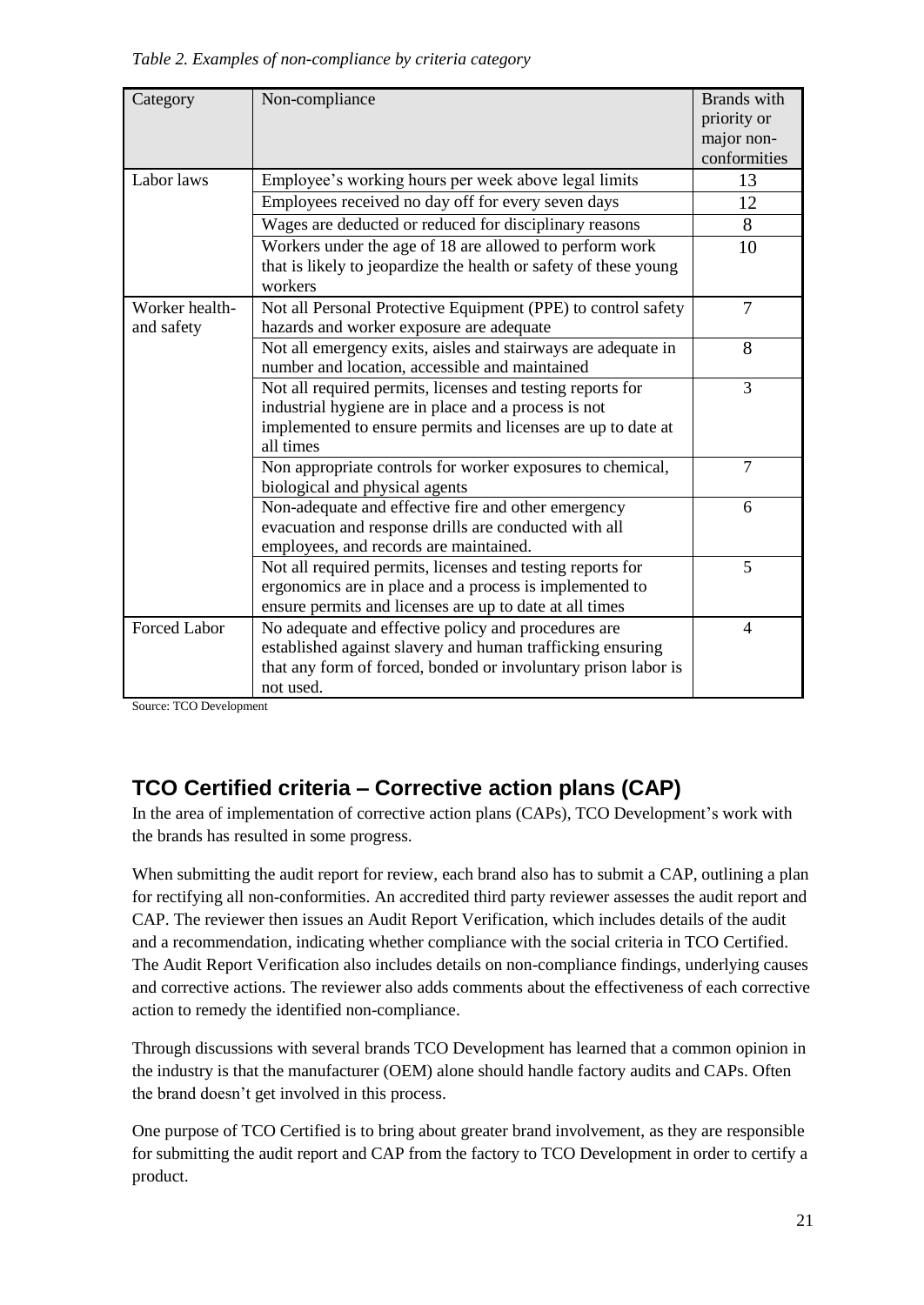In this way the brand can become more involved in the situation, by examining the audit report and CAP review of the factory. The brand will see the audit findings and effectiveness of the corrective action plan the factory management has chosen to apply. Based on this information the brand may initiate its own follow up of the factory or even change supplier.

There are three main methods TCO Development and its accredited reviewers use to assess and ensure the effectiveness of the CAP:

- 1. Third party review of the CAP's remedial effectiveness in advance of corrective steps being taken.
- 2. Sharing the reviewer's comments on the effectiveness of each CAP with the brand owner who is responsible for the implementation of the code of conduct.
- 3. Follow up spot check audits

### **Findings – Corrective Action Plans (CAPs)**

Not all CAPs included in this study were considered completely effective by the reviewers. The reason for this judgment was sometimes a lack of supporting documentation for the CAP, which made a complete assessment impossible. Of the audits reviewed for inclusion in this report, less than half of the CAPs were labeled "effective".



*Figure 5. Number of brands with a CAP considered effective, by criteria category*

The data in the graph is from spot check audits of one final assembly factory from every brand included in this analysis. . This is just a small sample of the total amount of factories producing these products.

Where there is a high risk associated with non-conformities, a follow up audit of the same facility will likely be required and those sites will also be strong candidates for spot checks. These spot checks and follow up audits will begin taking place during 2014 together with third party experts. From the data gathered from CAP reviews, TCO Development is planning to advise brands on remedial actions that are more likely to be successful.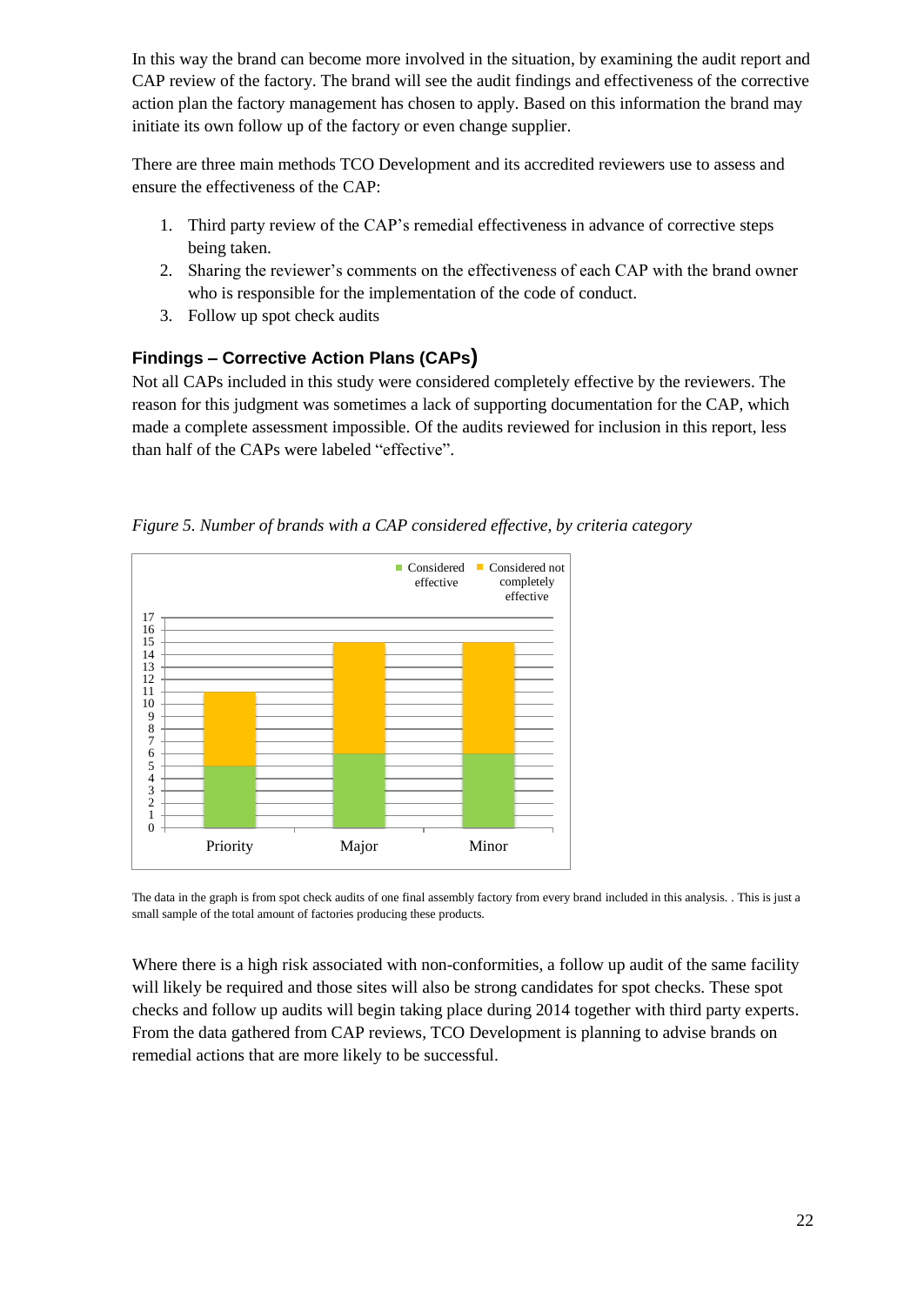# <span id="page-22-0"></span>**Achievements and challenges**

During the analysis period TCO Development observed some improvements in the three core goals: responsibility, structure and transparency. Improvements were observed within the identified group of 17 brands and the scope of our observations is limited to activities among these brands in applying for TCO Certified for specific products.

Many of the following achievements are based on feedback from the "Own Work" questionnaire  $^7$ selected by some brands not using IECC or SA800 as proof of compliance with the code of conduct. More information is available in the document "Assessment Guidelines<sup>8</sup>", available on the TCO Development website.

For some of the achievements, we include data only from some of the 17 brands, where we are certain that improvement was made as a result of efforts to comply with TCO Certified. For other brands it is unclear whether they had already met the requirement before deciding to use TCO Certified or if they also made improvements in order to comply. These instances are clarified below by using the phrase *"at least (number) brands have improved…"*

## <span id="page-22-1"></span>**Responsibility**

1

For effective improvements to take place, TCO Development believes that brand responsibility for implementing ethical working conditions in manufacturing plants is essential.

### **TCO Development's conclusions - improvements in industry responsibility**

- TCO Certified defines a chain of responsibility where the brand is ultimately responsible for preventing and addressing social problems in facilities where certified products are manufactured.
- Brands that use TCO Certified for their products show greater commitment and work more proactively with socially responsible manufacturing in their supply chain than previously.

#### **Some facts from the analysis period – responsibility.**

TCO Development has arrived at these conclusion based on the following findings;

- At least two brands have raised the issue of socially responsible manufacturing to the senior management level by revising their code of conduct to include ILO's eight Core Conventions, UN Convention on the Rights of the Child, health and safety legislation and labor law including rules on minimum wage and social security protection in the country of manufacture. This change has been adopted by the board and addressed by the management.
- At least two brands have improved the communication of their code of conduct to those affected by its requirements; for example translating the code of conduct into the local language and conducting training sessions at the supplier level.
- At least two brands have now identified their second tier suppliers.
- At least one brand has analyzed its role as a purchaser, deciding to refrain from placing late orders. This has enabled suppliers to meet the criteria for socially responsible manufacturing without falling victim to excessive cost pressure.
- At least one brand has established a contact list to identify trade union representatives at their first tier manufacturing partner sites.

<sup>&</sup>lt;sup>7</sup> <http://tcodevelopment.com/files/2013/02/TCO-Certified-CSR-Questionnaire.pdf>

<sup>&</sup>lt;sup>8</sup> <http://tcodevelopment.com/files/2013/02/TCO-Certified-CSR-Assessment-Guidelines.pdf>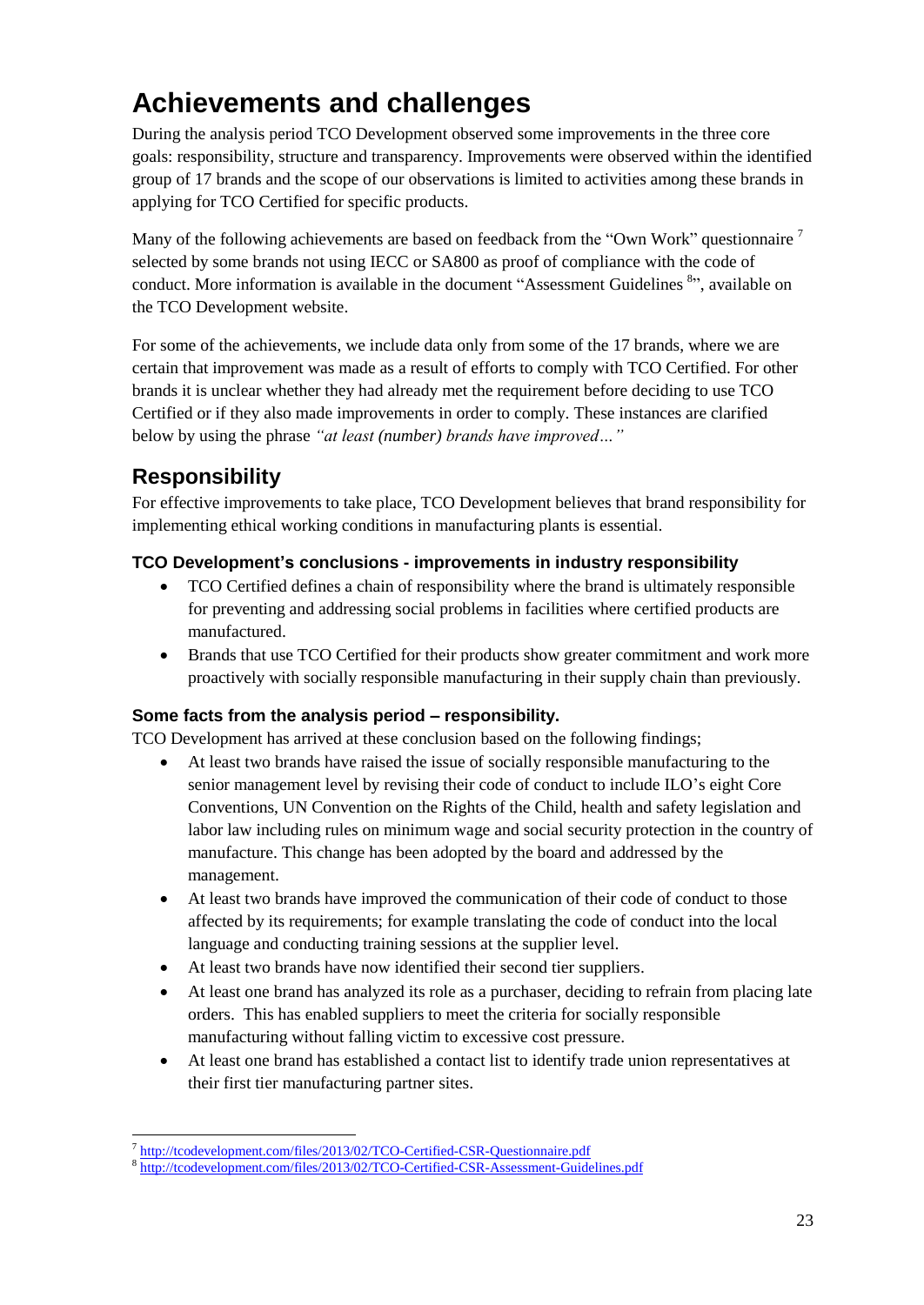- At least two brands have improved efforts to counter union discrimination at production facilities through activities such as training of all their leading management to respect trade union rights or by inviting trade union representatives to meet workers in order to demonstrate that trade unions are accepted.
- At least two brands, in regions where free trade unions are restricted, have improved their support of a labor-management dialogue.

### <span id="page-23-0"></span>**Structure**

TCO Development believes that structure is necessary for progressive improvement, tracking progress and equal opportunity among brands.

### **TCO Development's conclusions - improvements in structure**

- TCO Certified has created a structured way to continuously conduct third party audits at final assembly plants.
- TCO Certified has created a structured way to follow up on all non-conformities from third party factory audits.
- TCO Certified has created a structured way to handle grievances in the supply chain where relevant to the manufacture of TCO Certified products.
- TCO Certified has created a network of senior management representatives from each of the 17 brands, who are designated responsible for socially responsible manufacturing. This group now engages in dialog with TCO Development about finding solutions to common problems.

### **Some facts from the analysis period - structure**

TCO Development has arrived at these conclusions based on the following findings in the analysis:

- At least two brands developed a system for third party auditing of final assembly factories.
- At least seven brands introduced or partially increased the frequency of third party factory inspections to conduct.
- At least two brands improved their handling of corrective actions in order to comply with their code of conduct.
- One grievance report was conducted during the period.
- All 17 brands appointed a senior management representative for dialog with TCO Development about socially responsible manufacturing.

## <span id="page-23-1"></span>**Transparency**

TCO Development believes that transparency is a pre-condition for communication, which is central for improved relations and mutual understanding between brands, their suppliers and third party providers.

#### **TCO Development's conclusions - improvements in industry transparency**

- **Manufacturers** have entered into a more transparent dialog with the brands around socially responsible manufacturing through the TCO Certified requirement to open up operations to third party social audits and making the audit reports and corrective action plans available to the brands.
- **Brands** are more transparent towards a third party by complying with the requirement to share the third party social audit report with TCO Development.
- **The IT hardware industry** is showing some examples of becoming more transparent as several brands join TCO Certified and send codes of conduct, audit reports and corrective action plans to TCO Development, who collates and publishes findings in an aggregated, anonymized format.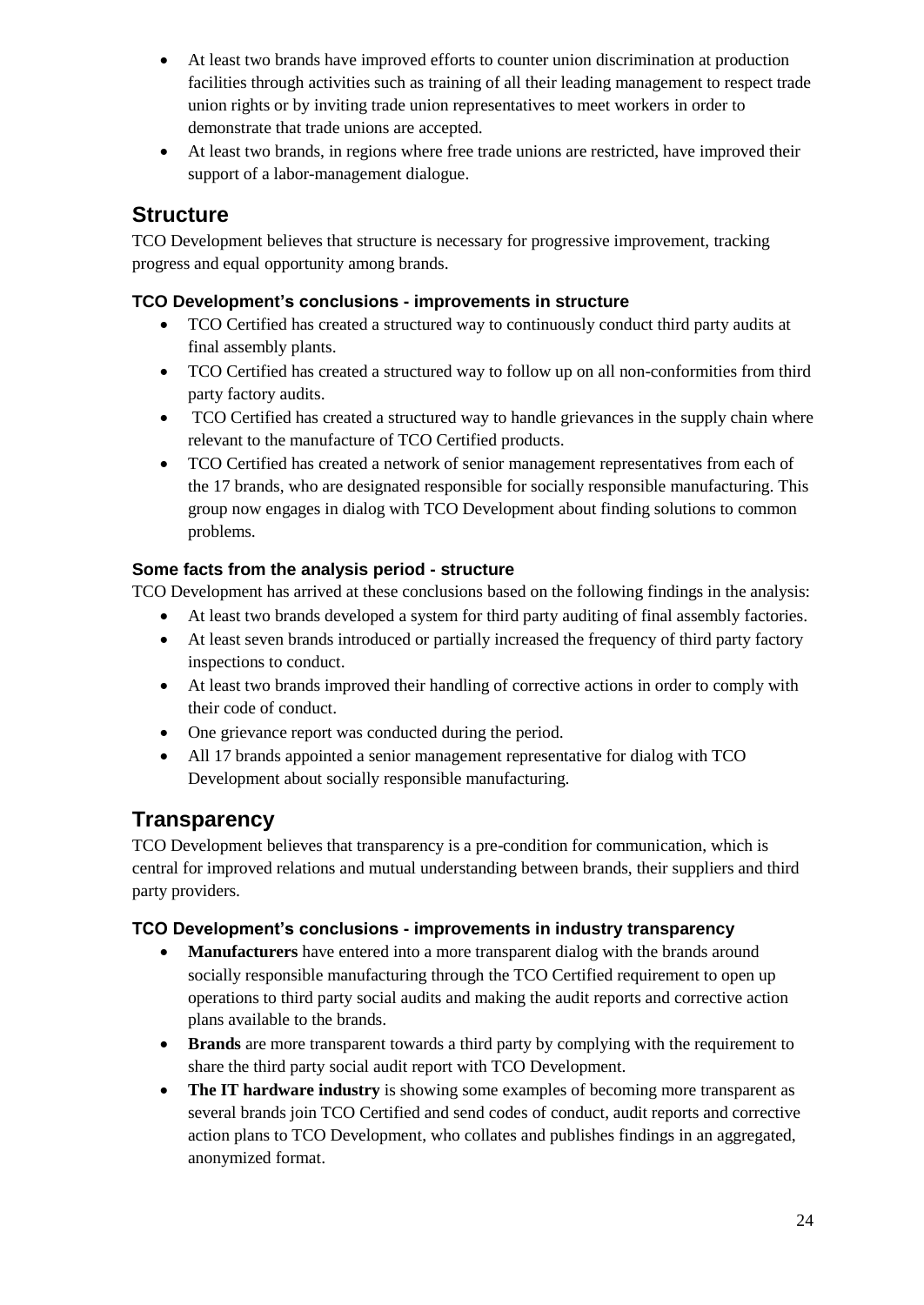#### **Some facts from the analysis period - transparency**

The conclusions above are based on the following findings in the analysis:

- Seventeen brands have improved their transparency by sending a list of production facilities manufacturing TCO Certified products and a third party social audit report from at least one of the final assembly plants to TCO Development. This is an annual requirement for brands applying for TCO Certified.
- TCO Development has published this report with compiled data from the brands and their product certifications that are included in this analysis.

### <span id="page-24-0"></span>**Limitations and remaining challenges**

While some progress in core target areas has been achieved in the first certification period, there are some areas where TCO Certified has not yet had the desired effect. This can be due to a number of reasons, including limitations on program scope and penetration, industry size and complexity, along with the fact that social change is, by nature, an effort that requires a long term, progressive approach to gradual improvement.

Adding criteria for socially responsible manufacturing to the already comprehensive sustainability requirements in TCO Certified has presented a challenge to industry. Further progress will require a sustained commitment to the principles of responsibility, structure and transparency between manufacturers, brands and third parties.

Some limitations and remaining challenges based on the analysis are further outlined below.

#### **Limitations of third party audits**

A third party factory audit is generally considered to be more credible in the effort to improve working conditions than a first or second party audit (where a manufacturer or brand audits its own factory). This is the reason TCO Development included the requirement in TCO Certified.

However, there are also limitations in using third party audits and management systems as a tool to drive socially responsible manufacturing in the IT industry.

- Third party audits only provide accurate social and environmental information about the situation at a factory at the time of the audit. Even though historical documentation is reviewed to verify past actions and working routines are controlled to ensure future compliance, these documents can only give an indication of how the situation is at the time when the auditors have left the factory.
- Third party audits conducted at first tier production factories give no assurances about the social conditions throughout the rest of the product supply chain, other than the fact that the audited factory shall demonstrate structured routines for communicating the code of conduct to next tier suppliers.
- Management systems have a tendency to work in a top down direction to involve the management but have the reputation of rarely treating employees as a coequal part.

For TCO Development, access to third party audit reports has been a valuable way of understanding where progress has been made and which problem areas require further attention. The intention is to continually assess the effectiveness of third party audits as a tool to improve working conditions. Based on collected data it will be possible to identify specific social impact points and to develop new criteria aimed at resolving the challenges that remain.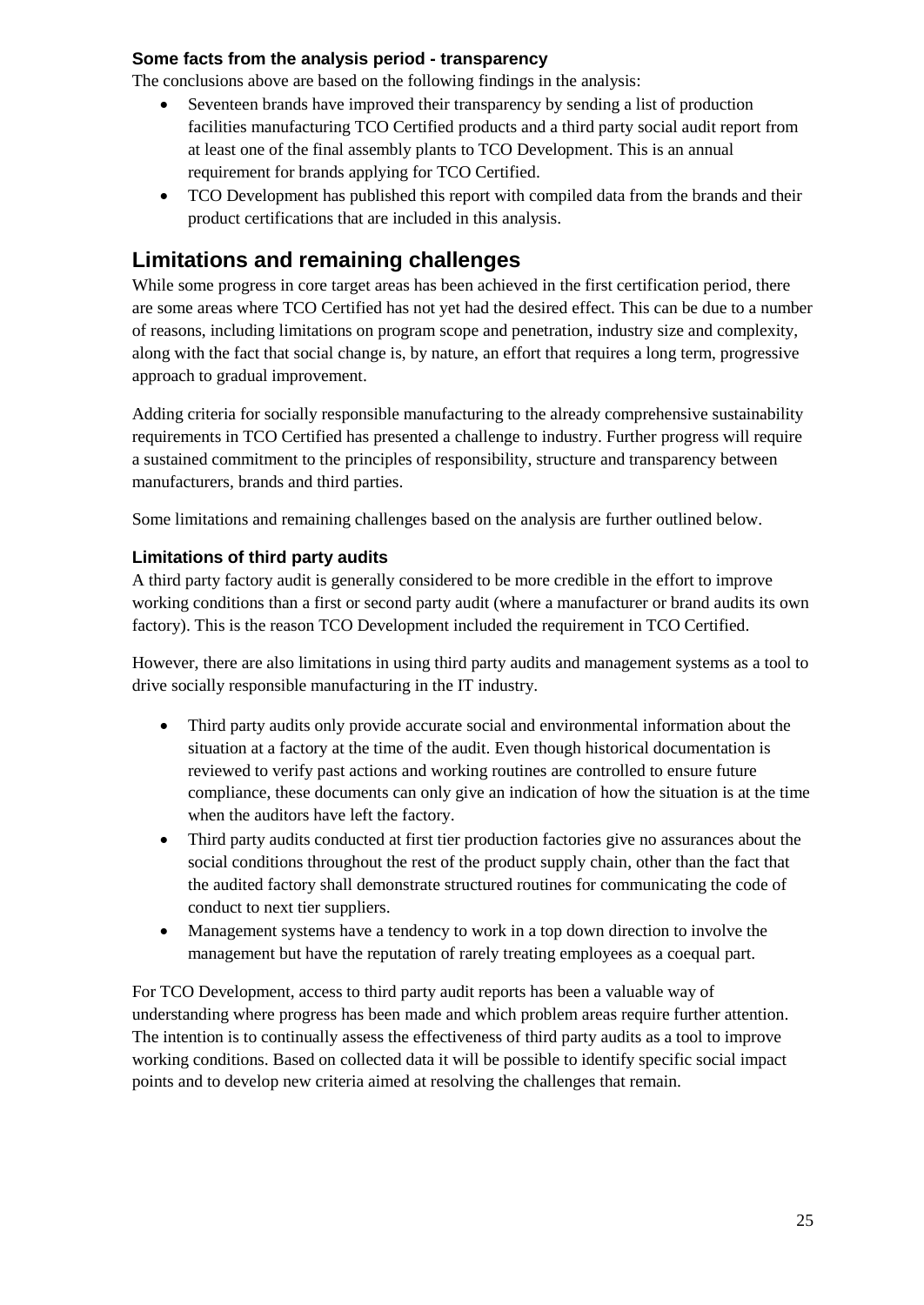#### **Freedom of association and discrimination**

We are aware that tools such as a code of conduct and third party factory audits are limited in their ability to identify violations in the areas of freedom of association and discrimination. Based on the statistical data from the first year of third party factory audits we can also confirm that the few violations found in these areas do not match the problematic picture of the industry described by many international NGOs such as trade unions and other interest organizations.

The challenge may be that these particular areas are investigated mostly through worker interviews. As long as the workers answer that they know that they are allowed to join a trade union and that they do not feel discriminated against at work, the audit does not recommend any corrective action.

#### **Need for more co-operation directly with workers**

Despite some positive steps toward greater manufacturer responsibility, ongoing research  $9$  shows that external criteria, such as those in TCO Certified are only a partial solution. For sustained and meaningful change to take place, brands and manufacturers need to further develop and implement their *internal* social policies and form closer collaboration around social issues with workers on the factory floor  $10$ . This we also see with brands that establish their own level of social commitment. For too long, some brands have considered working conditions an issue that manufacturers should solve themselves.

Advancing internal engagement within the brands and manufacturers will play an important role in advancing social progress.

[http://philpapers.org/rec/EGESCW,](http://philpapers.org/rec/EGESCW)[http://www.jstor.org/discover/10.2307/25123974?uid=3738984&uid=2&uid=4&sid=](http://www.jstor.org/discover/10.2307/25123974?uid=3738984&uid=2&uid=4&sid=21103437866917) [21103437866917](http://www.jstor.org/discover/10.2307/25123974?uid=3738984&uid=2&uid=4&sid=21103437866917)

<sup>10</sup> [Students and Scholars Against Corporate Misbehaviour](http://www.sacom.hk/) (SACOM) <http://sacom.hk/wp-content/uploads/2009/09/chiconyaug2009.pdf>

-

<sup>&</sup>lt;sup>9</sup>[http://www.hur.nu/forskning/distribution\\_logistik\\_och\\_partihandel/avslutade\\_dlp/tracing\\_sustainable\\_supply\\_chains/hal](http://www.hur.nu/forskning/distribution_logistik_och_partihandel/avslutade_dlp/tracing_sustainable_supply_chains/hallbara-leverantorsled) [lbara-leverantorsled,](http://www.hur.nu/forskning/distribution_logistik_och_partihandel/avslutade_dlp/tracing_sustainable_supply_chains/hallbara-leverantorsled)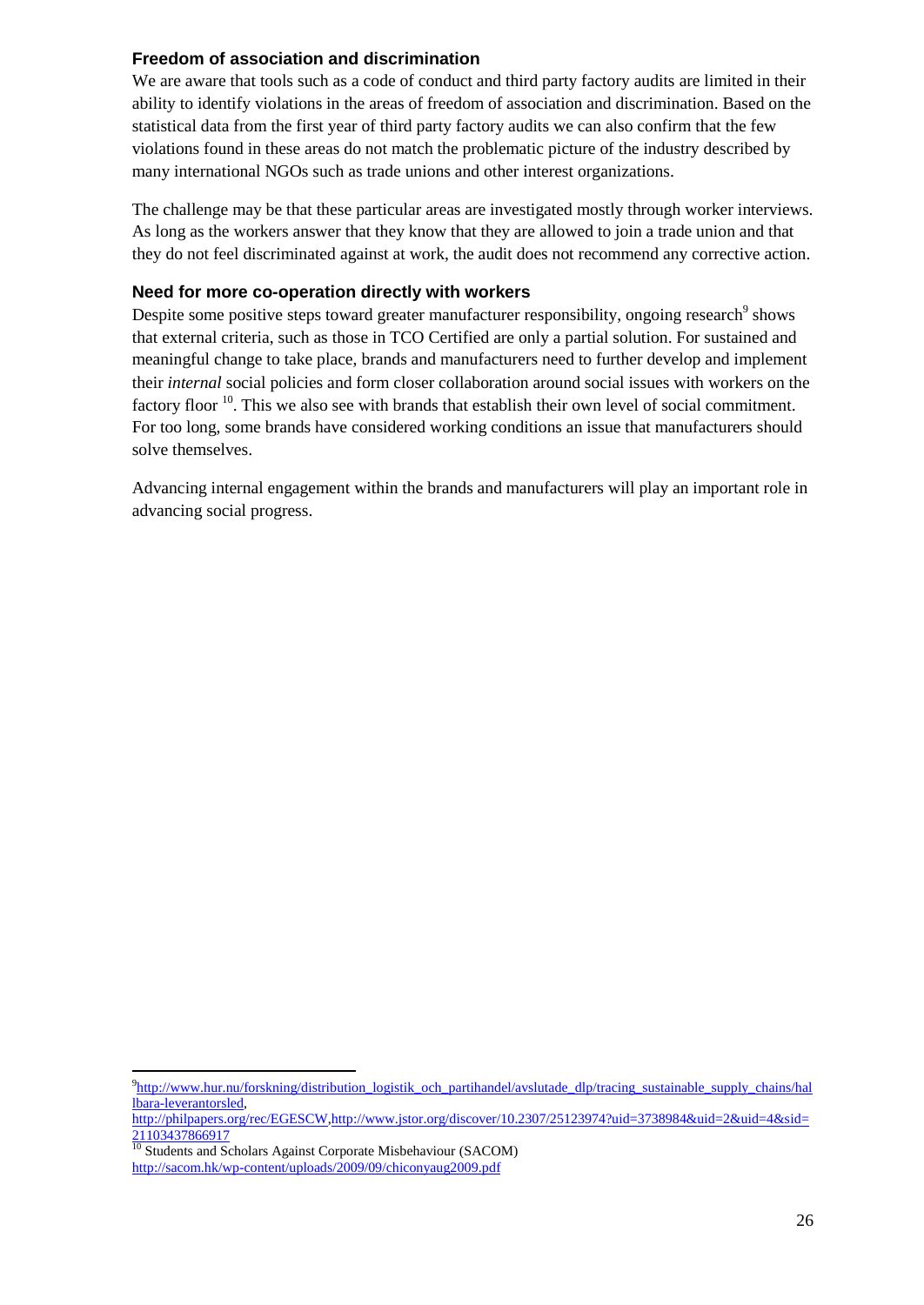# <span id="page-26-0"></span>**Next Steps**

While TCO Certified has led to some progress in socially responsible manufacturing among IT brands, there are also some clearly identified problems that remain. As the process toward a more environmentally and socially responsible IT industry is long-term, solving these challenges will take a sustained effort by brands, manufacturers and third parties over time.

The criteria set in TCO Certified is constantly evolving; as some sustainability issues are solved by a combination of tough criteria and technological innovation, others emerge and become the next goal in the advancement of sustainable IT. Criteria in TCO Certified are reviewed approximately every three years, and revisions are published accordingly. Criteria for socially responsible manufacturing will also be reviewed and evaluated moving forward. Based on these and other findings, those criteria may also be expanded in a next generation of TCO Certified.

Based on the findings in this report, some areas that may come under future evaluation by TCO Development include:

Implementation of corrective action plans.

While CAPs present specific steps that can be taken to rectify non-conformities resulting from a third party audit, there needs to be mechanisms in place to follow up and verify that the brand and manufacturer has implemented these steps on top of the already ongoing spot checks.

• Communication in the supply chain.

While the criteria state that it is the responsibility of the audited manufacturer to communicate the social responsibility criteria to the next supply tier, this needs to extend further up the chain. The supply chain for a typical IT product involves many steps and vendors. Findings ways of having socially responsible manufacturing reach further into the supply chain is necessary for the industry to become more sustainable.

- Closer collaboration between workers and management. We have seen in this study that several challenges remain in the area of allowing freedom for workers to associate. Furthermore, translating that permission into real engagement and meaningful dialog between workers and management will be key. To our knowledge there are no alternative methods scientifically proven to have better effect in measuring and handling these particular areas. However, TCO Development is currently investigating if it is possible to further address this issue as part of TCO Certified.
- TCO Development values the monitoring efforts of NGOs and interest organizations around the world. Many of these organizations have been able to spotlight social and environmental issues in IT manufacturing, providing valuable input to the TCO Certified stakeholder dialog. While TCO Development focuses on providing solutions to many of these problems, a continued constructive dialog with external organizations engaged in the problem will be important to future progress.

Accurate communication of the TCO Certified scope is important. TCO Development will continue to work among its target groups and with the brands on accurate communication about the certification. It is important to be clear that TCO Certified is a product certification and does not apply to an entire brand or organization. Nor is TCO Certified proof or a guarantee that a brand's manufacturing practices are free from sustainability and social challenges.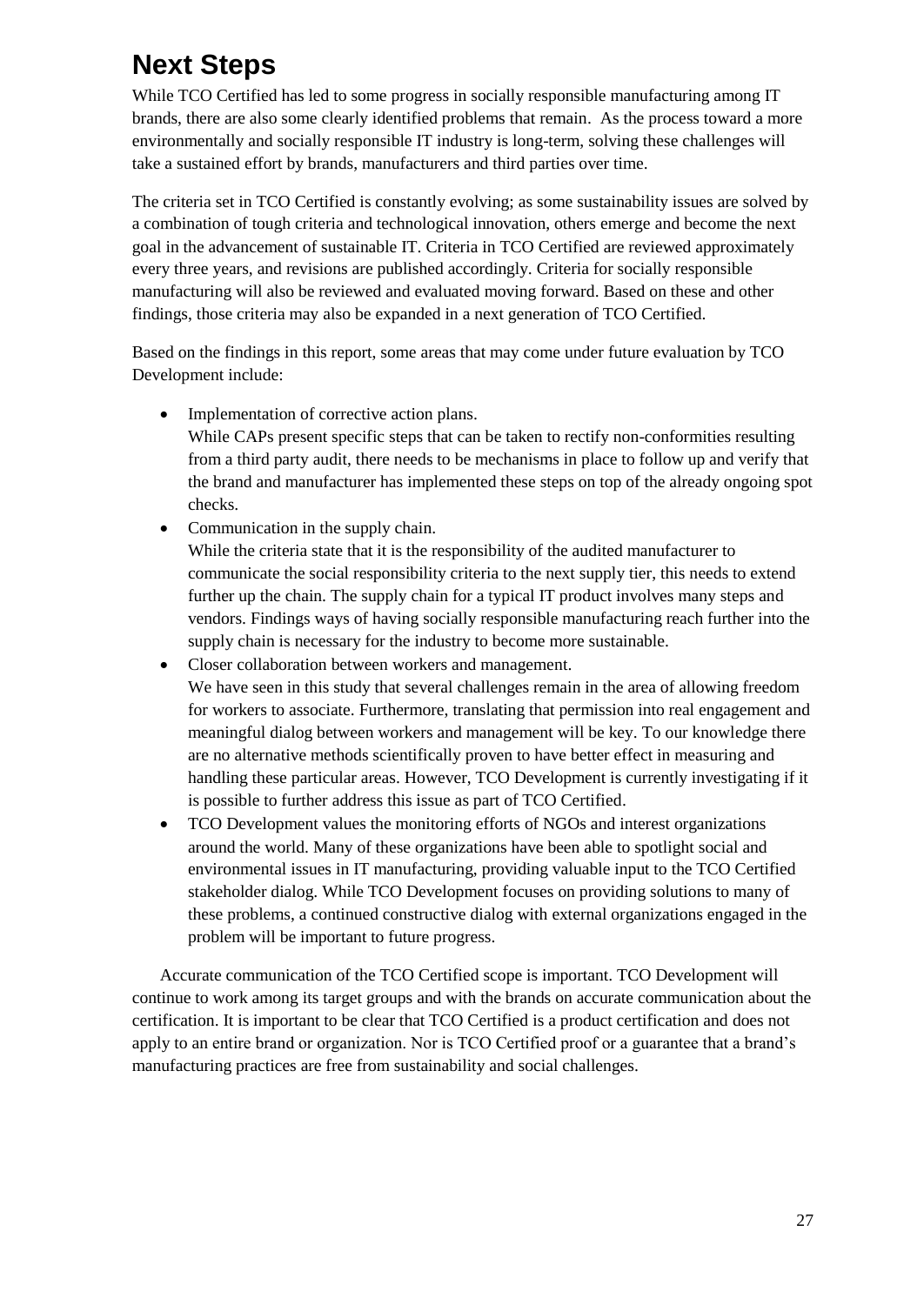# <span id="page-27-0"></span>**Conclusions**

TCO Development has collected and analyzed results from the first twelve-month validity period for expanded criteria concerning socially responsible manufacturing between September 2012 and September 2013. This report covers compliance efforts from 17 major IT brands and offers insights into how the industry is working with social responsibility in the manufacturing of IT products. The findings in this report are based on the results of social audits from final assembly factories manufacturing TCO Certified products.

TCO Development concludes that some progress has been made, both since the initial criteria were introduced in 2009, and also as seen and measured in the first year after implementation of the expanded criteria. We have seen that several brands began to act when the requirement for social responsibility in production was placed on them. They began to take concrete action in the form of more structured work with routines, surveillance and corrective actions. Overall a more transparent dialogue with industry was taking place and many brands are now beginning to show greater understanding of their responsibility for providing fair working conditions.

For some brands, certification systems like TCO Certified have been useful as a starting point for working with social issues. Some had not worked with social responsibility in a structured way before the first TCO Certified social requirements were introduced in 2009.

While there is evidence of progress the analysis reveals priority and major violations, with evidence of poor working conditions, insufficient health- and safety routines, labor laws violations and restrictions on the right for workers to organize.

## <span id="page-27-1"></span>**Increased transparency between brands and manufacturers**

Through a more open, transparent dialog between TCO Development, manufacturers and brands, TCO Development has observed a greater engagement in socially responsible manufacturing. By establishing a relationship based on dialog and information exchange, TCO Development grew a new network of senior management representatives for social responsibility within each of the 17 brands. TCO Development believes that building on these relationships will be important to drive sustainable development of IT forward.

## <span id="page-27-2"></span>**Increased brand responsibility for socially responsible manufacturing**

We can conclude from the findings in this report that brands improved compliance with their codes of conduct, including training and workshops with manufacturers as well as knowledge of their supply chain in order to meet the criteria in TCO Certified. Particularly for some brands choosing the "Own Work" option, working with the criteria in TCO Certified was the first time they had implemented programs to ensure worker protections and fair treatment. Brands also lifted the issue of social responsibility to the senior management level and improved communication of the codes of conducts to those affected by the demands.

One challenge is how brands adapt their business to enable suppliers to improve working conditions. This is especially relevant for production facilities that are not owned by the brand (external supplier), since suppliers have expressed difficulty investing in meeting buyer social responsibility requirements whilst also meeting buyer production cost targets.

<span id="page-27-3"></span>As part of the compliance process, brands have started to identify their second tier suppliers, and some brands have completed this task.